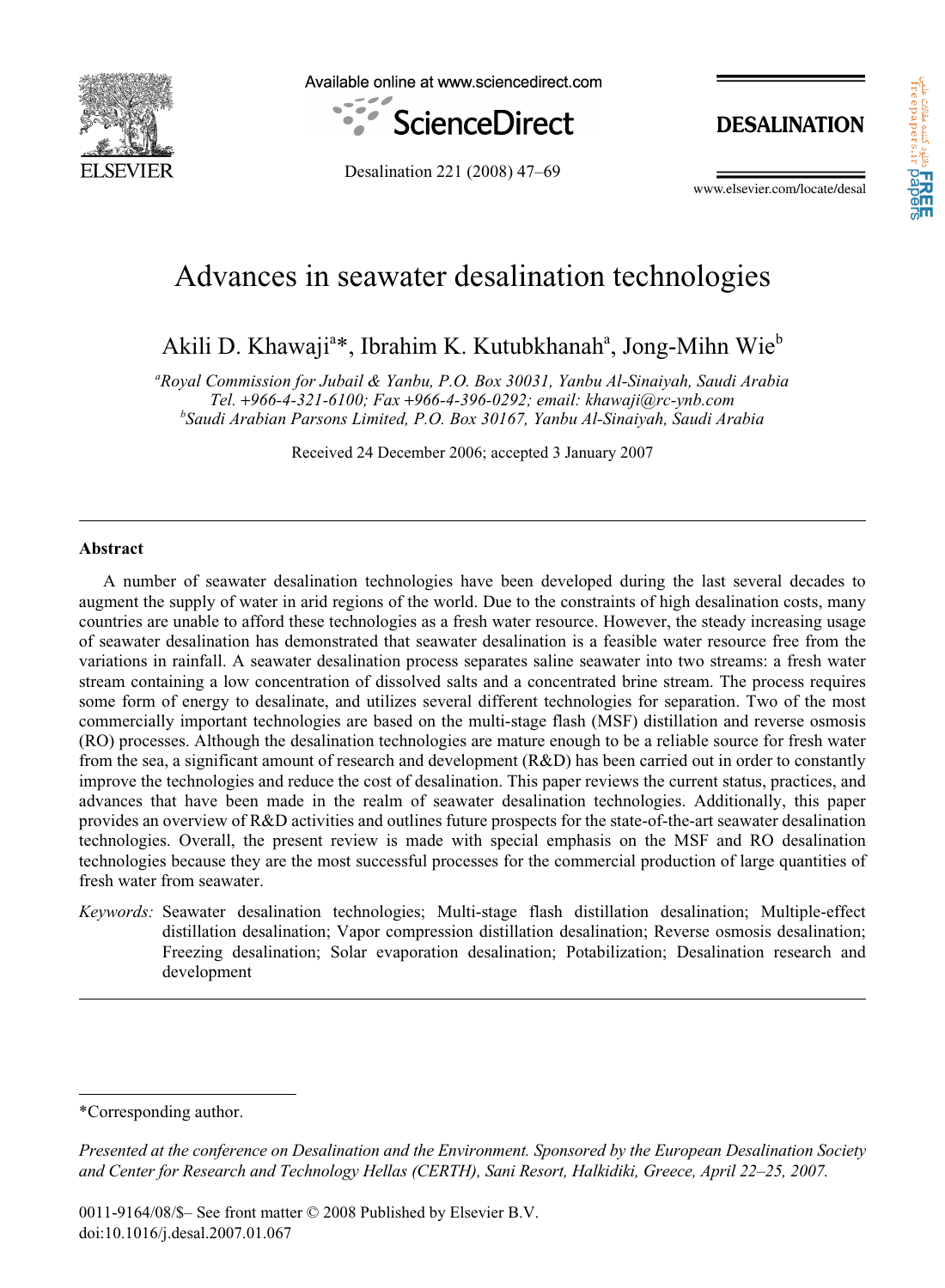## **1. Introduction**

Many countries in the world suffer from a shortage of natural fresh water. Increasing amounts of fresh water will be required in the future as a result of the rise in population rates and enhanced living standards, together with the expansion of industrial and agricultural activities. Available fresh-water resources from rivers and groundwater are presently limited and are being increasingly depleted at an alarming rate in many places.

The oceans represent the earth's major water reservoir. About 97% of the earth's water is seawater while another 2% is locked in icecaps and glaciers. Available fresh water accounts for less than 0.5% of the earth's total water supply [1]. Vast reserves of fresh water underlie the earth's surface, but much of it is too deep to access in an economically efficient manner. Additionally, seawater is unsuitable for human consumption and for industrial and agricultural uses. By removing salt from the virtually unlimited supply of seawater, desalination has emerged as an important source of fresh water.

Today, some countries depend on desalination technologies for the purpose of meeting their fresh water requirements. In particular, in the Middle East, seawater desalination is a vital and dependable fresh water resource in countries such as Saudi Arabia, United Arab Emirates, and Kuwait [2]. Furthermore, it is likely that desalination will continue to grow in popularity in the Middle East [3]. Overall, it is estimated that over 75 million people worldwide obtain fresh water by desalinating seawater or brackish water. The IDA Desalting Inventory 2004 Report [4] shows that at the end of 2002, installed and contracted brackish and seawater desalination plants worldwide totaled 17,348 units in 10,350 desalination plants with a total capacity of 37.75 million m3 /day of fresh water. The five world leading countries by desalination capacity are Saudi Arabia (17.4%), USA (16.2%), the United Arab Emirates (14.7%), Spain (6.4%), and Kuwait (5.8%). In 2001, seawater and brackish water accounted for about 60% and 40%, respectively, of all desalinated water sources in the world [5]. At the end of 2002, MSF and RO accounted for 36.5% and 47.2%, respectively, of the installed brackish and seawater desalination capacity. For seawater desalination MSF accounted for 61.6% whereas RO accounted for 26.7%. It should be noted that MSF holds the lead in all plants producing over 5000  $m^3$ /day units [4]. The current world desalination plant capacity is 40 million m3 /day and the annual average growth rate for the last 5 years is  $12\%$  [6].

This paper reviews the current status, practices, advances, R&D activities, and future prospects of the state-of-the-art seawater desalination technologies. In view of the two most commercially successful processes in extensive use, this review has been made with special emphasis on MSF distillation and RO technologies.

#### **2. Technologies**

A seawater desalination process separates saline seawater into two streams: a fresh water stream containing a low concentration of dissolved salts and a concentrated brine stream. This process requires some form of energy to desalinate, and utilizes several different technologies for separation. A variety of desalination technologies has been developed over the years on the basis of thermal distillation, membrane separation, freezing, electrodialysis, etc. [7–13]. Commercially, the two most important technologies are based on the MSF and RO processes. It is viewed that three processes — MSF, RO, and multiple-effect distillation (MED) — will be dominant and competitive in the future [14,15]. For instance, in 1999 approximately 78% of the world's seawater desalination capacity was made up of MSF plants while RO represented 10% [16]. However, there has been a gradual increase in RO seawater desalination primarily due to its lower cost and simplicity. The technologies used in the industry are described below.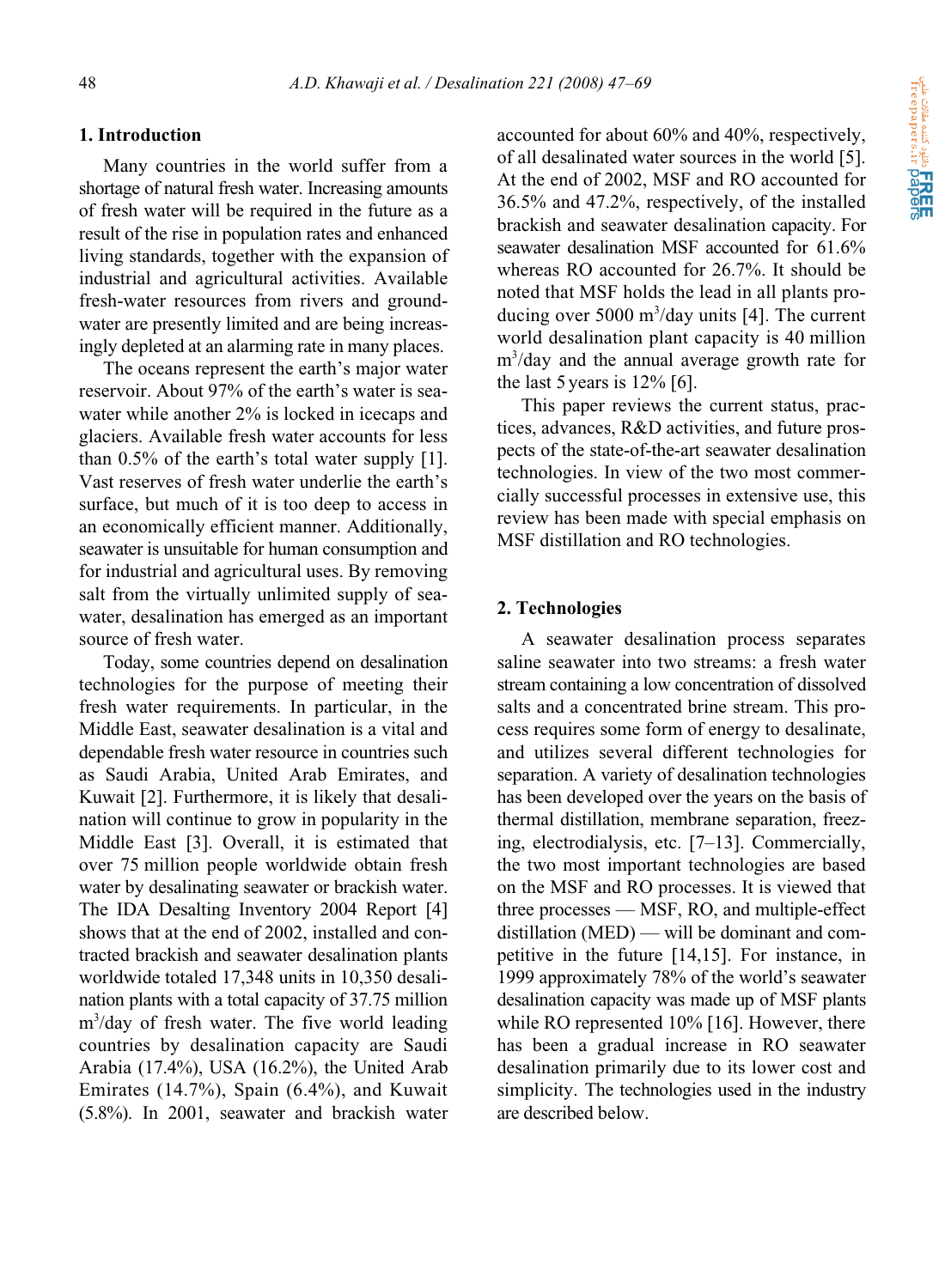#### *2.1. Multi-stage flash distillation*

The multi-stage flash (MSF) distillation process is based on the principle of flash evaporation. In the MSF process seawater is evaporated by reducing the pressure as opposed to raising the temperature. The economies of the MSF technology are achieved by regenerative heating where the seawater flashing in each flash chamber or stage gives up some of its heat to the seawater going through the flashing process. The heat of condensation released by the condensing water vapor at each stage gradually raises the temperature of the incoming seawater. The MSF plant consists of heat input, heat recovery, and heat rejection sections. Although a high temperature additive is commonly used for scale control, an acid dose can also be utilized [17].

Seawater heating is accomplished in the brine heater by low pressure steam externally supplied by a cogeneration power plant such as a gas turbine with a heat recovery steam generator [18,19] or an extraction steam from a steam turbine power plant [19,20]. The seawater entering the brine heater flows in the tube side of the heat exchanger located in the upper portion of the evaporator. Heat exchangers are typically arranged across the width of the evaporator. The heated seawater then flows into the evaporator flash chambers. The evaporator is made of multi-stages, typically containing 19–28 stages in modern large MSF plants [17,21–25]. The MSF plants usually operate at top brine temperatures of 90–120°C, depending on the scale control method selected [26–38]. Operating the plant at higher temperature limits of 120°C tends to increase the efficiency, but it also increases the potential for scale formation [26,27] and accelerated corrosion of metal surfaces in contact with seawater.

In each stage the pressure is maintained below the corresponding saturation temperature of the heated seawater flowing into it.The introduction of the seawater into the flash chamber causes it to boil rapidly and vigorously due to flashing. Orifices and baffles installed between stages make the brine's pressure reduce to that of the equilibrium vapor pressure required for boiling at the brine's temperature. Boiling continues until the seawater temperature reaches the boiling point at the stage (flash chamber). Therefore, flash distillation is accomplished progressively by the production of water vapor with the controlled sequential reduction of pressure on hot seawater. The unflashed brine passes from one stage to the next — a lower pressure stage for further flashing — so that the seawater can be evaporated repeatedly without adding more heat.

Each stage of the evaporator is provided with demisters to minimize carryover of brine droplets into the distillate. The evaporator has a decarbonator (if acid is used for scale control) and a vacuum deaerator to remove dissolved gases from the brine. The stripping media for the decarbonator and deaerator are air and flashed vapor, respectively. The decarbonator is employed to remove CO<sub>2</sub> converted from bicarbonate in the seawater by an acid such as sulfuric acid [26,27]. The bicarbonate present in the seawater is the main species that forms alkaline scale [27,33]. Vacuum in the evaporator stage is established and maintained by a steam jet ejector system complete with a vent condenser, intercondenser, aftercondenser, etc. The system extracts the noncondensable gases such as  $O_2$ ,  $N_2$ , and  $CO_2$  released during the flashing process.

The flashed water vapor is then cooled and condensed by colder seawater flowing in tubes of the condenser to produce distillate. The latent heat released from the condensation of the vapor is utilized to heat the incoming brine in the tubes. The distillate produced and collected in each stage is cascaded from stage to stage in parallel with the brine, and pumped into a storage tank. The desalinated water produced by the MSF process contains typically 2–10 ppm dissolved solids. Therefore, it is remineralized through the potabilization (or post-treatment) process [39–49].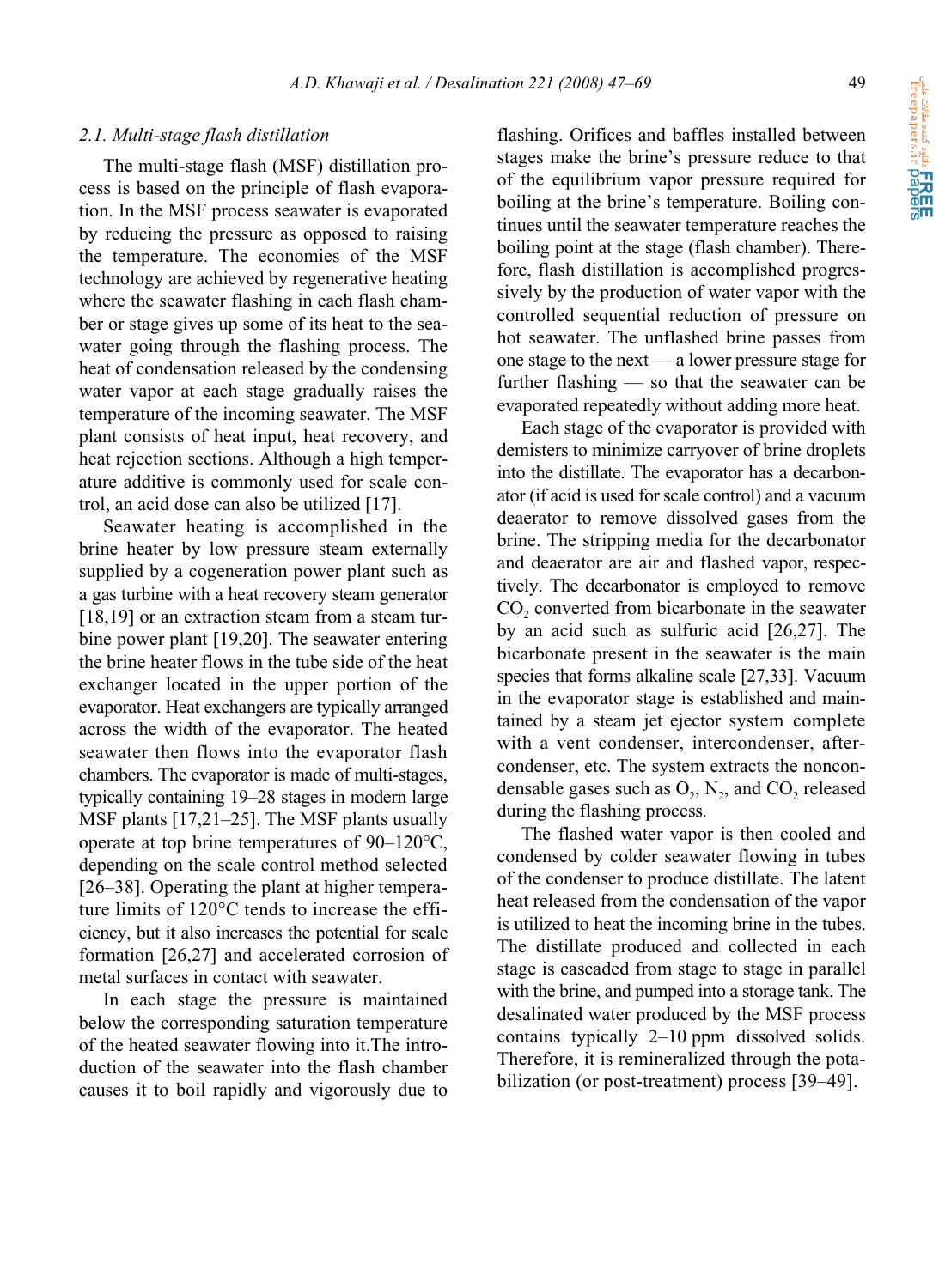The quantity of the water vapor formation depends upon the pressure maintained in each stage (typical flash drops of 2–5°C in each stage). The distillate production rate increases with decreases in the seawater temperature because the flash range (typically a total flash range of 50–75°C) increases with decreases in the seawater temperature. Also, the production rate depends upon the number of stages in an MSF plant that is related to the plant economics. An increase in stages providing more heat transfer area improves the plant efficiency, but it also increases the plant capital cost. The value of the performance ratio (PR) is determined to give minimum water production cost. The PRs for modern large MSF plants are in the range of 6.5–10.5 lbs/1000 Btu heat input [26].

The energy input of the brine heater is rejected by cooling seawater flowing in the heat rejection section, which is made up of commonly 2–4 stages [17,21–25]. A portion of the warmed cooling seawater leaving the heat rejection stage is diverted and used as a makeup stream to the plant. The purpose of the makeup stream is to replace the portion of the recirculating brine lost to vapor formation. A portion of the brine from the last stage of the heat recovery section is mixed with the makeup stream and then is recirculated through the tube side of the condensers to the brine heater. This brine is heated and flashed again through all the stages. This is referred to the recirculation MSF plant as opposed to a once-through plant. The major portion of the cold seawater is used as a cooling medium for the heat rejection section and is returned to the sea together with a blowdown stream taken for scale control purposes. The blowdown stream is necessary to avoid overconcentration of the flash brine that would increase the boiling point. It becomes more and more concentrated as a result of successive evaporation of the brine in the multi-stages, which increases the tendency of scale formation and corrosion.

The seawater system for supply of seawater for desalination and cooling consists of an open intake channel or submarine pipe, a pumphouse, sodium hypochrolite generators, and distribution and return piping or channel. The pumphouse is equipped with traversing trash rakes and traveling screens to remove debris. Hot spent brine from the heat rejection section is discharged to the outfall channel which extends into the sea.

MSF plants have been built since the 1950s [8]. In 1953 the US Navy constructed a  $189 \text{ m}^3/\text{day}$ MSF plant consisting of 5 stages. In 1957 four units of  $2271 \text{ m}^3/\text{day}$  capacity each were installed in Kuwait [9]. The Saline Water Conversion Corporation's Al-Jubail plant in Saudi Arabia is the world's largest plant with a capacity of 815,120 m<sup>3</sup>/day [21]. The largest MSF unit with a capacity of  $75,700 \text{ m}^3/\text{day}$  is the Shuweiat plant, located in the United Arab Emirates [50].

# *2.2. Multiple-effect distillation*

The multiple-effect distillation (MED) process is the oldest desalination method [51] and is very efficient thermodynamically [52]. The MED process takes place in a series of evaporators called effects, and uses the principle of reducing the ambient pressure in the various effects. This process permits the seawater feed to undergo multiple boiling without supplying additional heat after the first effect. The seawater enters the first effect and is raised to the boiling point after being preheated in tubes. The seawater is sprayed onto the surface of evaporator tubes to promote rapid evaporation. The tubes are heated by externally supplied steam from a normally dual purpose power plant. The steam is condensed on the opposite side of the tubes, and the steam condensate is recycled to the power plant for its boiler feedwater. The MED plant's steam economy is proportional to the number of effects. The total number of effects is limited by the total temperature range available and the minimum allowable temperature difference between one effect and the next effect.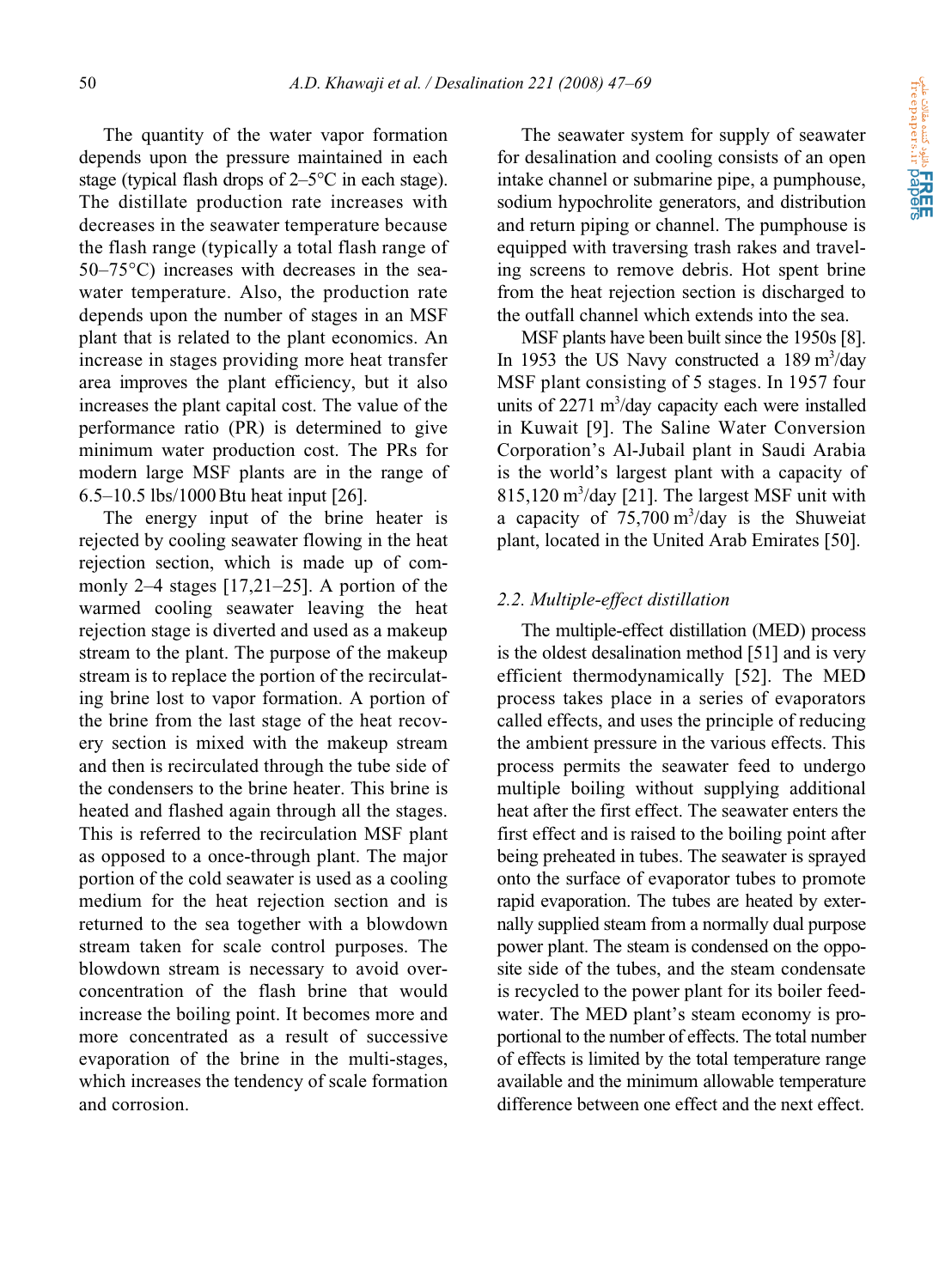Only a portion of the seawater applied to the tubes in the first effect is evaporated. The remaining feed water is fed to the second effect, where it is again applied to a tube bundle. These tubes are in turn heated by the vapors created in the first effect. This vapor is condensed to fresh water product, while giving up heat to evaporate a portion of the remaining seawater feed in the next effect. The process of evaporation and condensation is repeated from effect to effect each at a successively lower pressure and temperature. This continues for several effects, with 4 to 21 effects and performance ratio from 10 to 18 being found in a typical large plant [53].

Some plants have been built to operate with a top brine temperature (TBT) in the first effect of about 70°C, which reduces the potential for scaling of seawater [54], but increases the need for additional heat transfer area in the form of tubes. The power consumption of an MED plant is significantly lower than that of an MSF plant, and the performance ratio of the MED plant is higher than that of the MSF plant. Therefore, MED is more efficient than MSF from a thermodynamic and heat transfer point of view [55].

Horizontal MED plants have been operating successfully for almost three decades [55]. MED plants can have horizontal, vertical, or submerged tubes. The size of low temperature MED units has increased gradually. Two MED units in Sharjah, UAE have a capacity of  $22,700 \text{ m}^3/\text{day}$ each [56]. A design and demonstration module for the MED process exists for a  $45,400 \text{ m}^3/\text{day}$ unit [56]. Most of the recent applications for the large MED plants have been in the Middle East. Although the number of MED plants is still relatively small compared to MSF plants, their numbers have been increasing.

#### *2.3. Vapor compression distillation*

In the VCD process [10,57], the heat for evaporating the seawater comes from the compression of vapor. The VCD plants take advantage of the principle of reducing the boiling point temperature by reducing the pressure. Two methods are used to condense water vapor to produce sufficient heat to evaporate incoming seawater: a mechanical compressor and a steam jet. The mechanical compressor is usually electrically driven.

VCD units have been built in a variety of configurations to promote the exchange of heat to evaporate the seawater. The compressor creates a vacuum in the evaporator and then compresses the vapor taken from the evaporator and condenses it inside of a tube bundle. Seawater is sprayed on the outside of the heated tube bundle where it boils and partially evaporates, producing more vapor.

With the steam-jet type of VCD unit, called a thermocompressor, a venturi orifice at the steam jet creates and extracts water vapor from the evaporator, creating a lower ambient pressure. The extracted water vapor is compressed by the steam jet. This mixture is condensed on the tube walls to provide the thermal energy, heat of condensation, to evaporate the seawater being applied on the other side of the tube walls in the evaporator.

The low temperature VCD distillation is a quite simple, reliable, and efficient process requiring power only. Having a high capacity compressor allows operation at low temperatures below 70°C, which reduces the potential for scale formation and corrosion. The VCD process is generally used for small-scale desalination units. They are usually built up to the range of  $3000 \text{ m}^3/\text{day}$ . The larger unit's power consumption is about 8 kW h/m<sup>3</sup> of product water. VCD units are often used for resorts, industries, and drilling sites where fresh water is not readily available [57].

#### *2.4. Reverse osmosis*

In the reverse osmosis (RO) process, the osmotic pressure is overcome by applying external pressure higher than the osmotic pressure on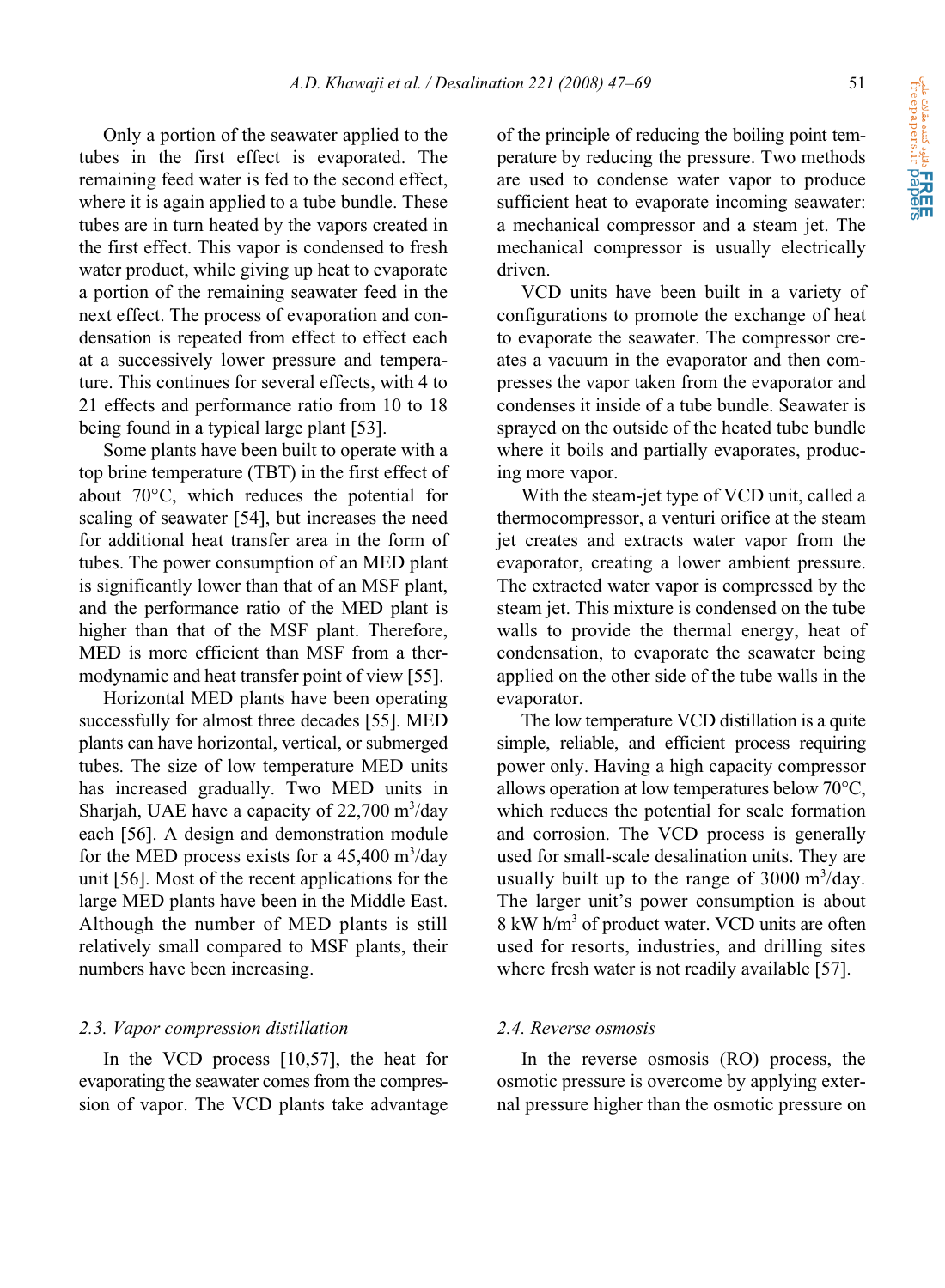the seawater. Thus, water flows in the reverse direction to the natural flow across the membrane, leaving the dissolved salts behind with an increase in salt concentration. No heating or phase separation change is necessary. The major energy required for desalting is for pressurizing the seawater feed. A typical large seawater RO plant [58–61] consists of four major components: feed water pre-treatment, high pressure pumping, membrane separation, and permeate post-treatment.

Raw seawater flows into the intake structure through trash racks and traveling screens to remove debris in the seawater. The seawater is cleaned further in a multimedia gravity filter which removes suspended solids. Typical media are anthracite, silica and granite or only sand and anthracite. From the media it flows to the micron cartridge filter that removes particles larger than 10 microns. Filtered seawater provides a protection to the high pressure pumps and the RO section of the plant. The high pressure pump raises the pressure of the pretreated feedwater to the pressure appropriate for the membrane. The semipermeable membrane restricts the passage of dissolved salts while permitting water to pass through. The concentrated brine is discharged into the sea.

Pretreatment is needed to eliminate the undesirable constituents in the seawater, which would otherwise cause membrane fouling [62–67]. A typical pretreatment includes chlorination, coagulation, acid addition, multi-media filtration, micron cartridge filtration, and dechlorination. The type of pretreatment to be used largely depends on the feed water characteristics, membrane type and configuration, recovery ratio, and product water quality.

Various chemicals added to the seawater are sodium hypochlorite for the prevention of microorganism growth, ferric chloride as a flocculant, sulfuric acid for the adjustment of pH and the control of hydrolysis and scale formation, and sodium bisulfite to dechlorinate [58–61].

High pressure stainless steel pumps raise the pretreated feedwater to a pressure appropriate to the RO membranes so that water can pass through them and the salts can be rejected. The membrane must be able to withstand the drop of the entire pressure across it. A relatively small amount of salts passes through the membrane and appear in the permeate. There are membranes available which are suitable for pump operation up to 84 kg/cm2 discharge pressure. Centrifugal pumps are generally used for this application. This pressure ranges from 50 to 80 bar for seawater, depending on the salt content of the feed water.

Two of the most commercially successful membrane configurations are spiral wound and hollow fine fiber (HFF) [68-71]. HFF is a U-shaped fiber bundle housed in a pressure vessel. The membrane materials are cellulose triacetate and polyamide [72].

The post-treatment generally includes pH adjustment, addition of lime, removal of dissolved gases such as  $H_2S$  (if any) and  $CO_2$ , and disinfection.

Major design considerations of seawater RO plants are the quantity of flux, conversion or recovery ratio, permeate salinity, membrane life, power consumption, and feedwater temperature.

In comparison to MSF, problems arising from corrosion of materials are significantly less due to the ambient temperature conditions. Therefore, the use of metal alloys is less and polymeric materials are utilized as much as possible. Various stainless steels are used quite extensively [73–75].

Two developments have helped to reduce the operating costs of RO plants during the past decade: the development of membranes that can operate efficiently with longer duration, and the use of energy recover devices [76–80]. The devices are connected to the concentrated stream as it leaves the pressure vessel. The concentrated brine loses only about 1–4 bar relative to the applied pressure from the high pressure pump. The devices are mechanical and generally consist of turbines or pumps of some type that can convert a pressure drop to rotating energy.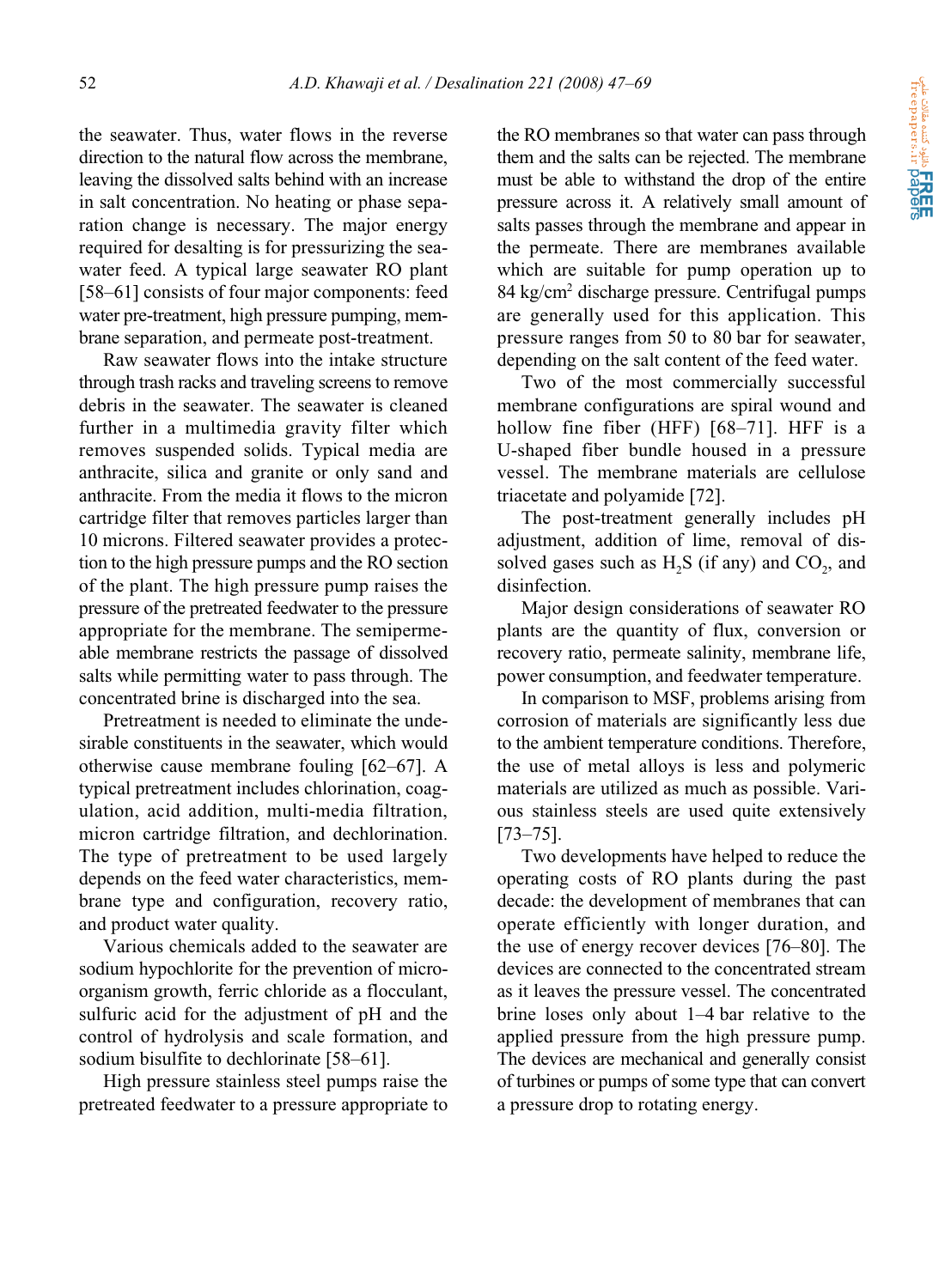#### *2.5. Other processes*

A number of other processes have been developed to desalinate seawater. These processes have not achieved the level of commercial success that MSF, MED, and RO have, but they may become valuable under special circumstances or with further development. These important processes include freezing and solar evaporation.

#### *2.5.1. Freezing*

During the process of freezing, dissolved salts are excluded during the formation of ice crystals. Under controlled conditions seawater can be desalinated by freezing it to form the ice crystals. Before the entire mass of water has been frozen, the mixture is usually washed and rinsed to remove the salts in the remaining water or adhering to the ice. The ice is then melted to produce fresh water. Therefore, the freezing process is made up of cooling of the seawater feed, partial crystallization of ice, separation of ice from seawater, melting of ice, refrigeration, and heat rejection. There have been several processes developed to pilot plant status. These include the triple point, secondary refrigerant, indirect, eutectic, and hydrate processes [8,81]. The advantages of freezing include a lower theoretical energy requirement, minimal potential corrosion, and little scaling or precipitation. The disadvantage of freezing involves handling ice and water mixtures which are mechanically complicated to move and process.

A small number of plants have been built over the past 40 years, but the freezing process has not been commercialized successfully to produce fresh water for municipal purposes. The most recent significant example of a freezing desalination plant was an experimental solar-powered unit constructed in Saudi Arabia in 1985 [82].

#### *2.5.2. Solar evaporation*

The use of direct solar energy for desalinating seawater has been investigated quite extensively [83–89] and used for some time. The process generally is similar to a part of the natural hydrologic cycle in which the seawater is heated by the sun's rays to produce water vapor. The water vapor is then condensed on a cool surface, and the condensate collected as product water. An example of this type of process is the green house solar still, in which the saline water is heated in a basin on the floor and the water vapor condenses on the sloping glass roof that covers the basin [57].

Variations of this type of solar still have been made in an effort to increase efficiency, but they share difficulties in the requirement of a large solar collection area (e.g. 25 hectares land/l000  $m<sup>3</sup>$ of product water/day), high capital cost and vulnerability to weather-related damage [57]. Although thermal energy may be free, additional energy is needed to pump the water to and from the facility.

### *2.6. Potabilization*

Desalinated water produced from MSF plants is of high purity with a very small amount of dissolved salts and minerals. Therefore, the water is aggressive and corrosive to the materials commonly used in water distribution systems such as metals and concrete. In order to overcome the problems with aggressiveness and poor taste of the distillate, a number of potabilization processes [39–48,90] have been practiced or proposed.

Besides chrolination in the presence [46] or absence of aeration [40,47], two typical treatment methods used are injection of carbon dioxide and hydrated lime [39,48], and the passing of carbonated water through limestone bed filters [40,46,47]. Such treatment methods aid in establishing the calcium carbonate equilibrium and forming corrosion-inhibiting protective layers of calcium carbonate. As a source of the carbon dioxide, CO<sub>2</sub> gas from an MSF vent stream can be utilized [91].

Accordingly, a typical potabilization process consists of four unit operations — liming, carbonation, chlorination, and aeration [39]. The water Cate Covia ours opers FREE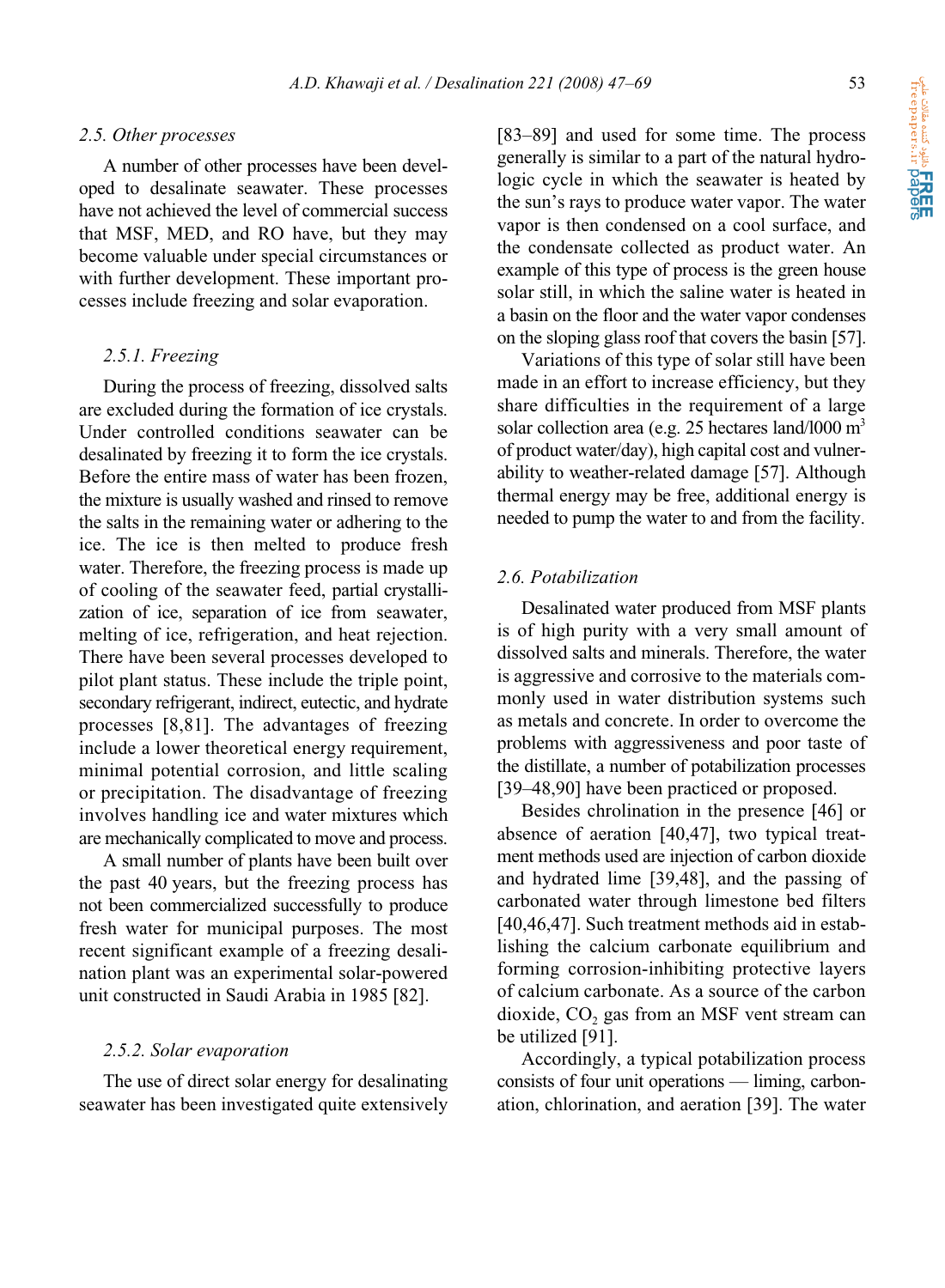is remineralized by adding hydrate lime and carbon dioxide through the liming and carbonation steps, in order to raise hardness, alkalinity, pH, and dissolved mineral content. The chlorination is carried out by injecting chlorine gas, sodium or calcium hypochlorite to disinfect the water and eliminate bacterial growth. The aeration is done to replace oxygen driven out by the MSF distillation process, thereby improving the taste of the water.

For permeate produced from the RO process, post treatment generally includes pH adjustment, removal of dissolved gases such as  $CO<sub>2</sub>$ and H<sub>2</sub>S depending on the feedwater, addition of lime, and disinfection using chlorine gas or calcium hypochrolite [58].

#### **3. Technological advances**

#### *3.1. Multi-stage flash distillation*

Progress has been made in the last 30 years to optimize the design of MSF plants. The main areas where optimization have been achieved are equipment design and configuration, thermodynamic design, material selection and structural aspects, and construction and transportation techniques. The gradual evolution made includes plant configuration, long-tube versus cross-tube, two decks versus single deck, vertical MSF, chemical treatment, brine transfer and equilibration, heat transfer, construction materials, construction techniques, control and instrumentation, pumps, and the role of computers [92]. The following shows how the desalination development proceeded during the 3 decades [92–95].

Desalination started to emerge as a larger scale process beginning approximately in 1960. The MSF concept allied with parallel development in technology coincided with increasing demand for water in arid regions such as the Middle East. This opened up a market for desalination plants. Although laboratory and prototype research was undertaken to test design concepts, the market demand was such that plants up to  $4500 \text{ m}^3/\text{day}$ were built. These plants, however, functioned largely as designed [93].

There were problems, mainly the consequence of scale-up from prototype to a large scale without a clear understanding of the design parameters. The concept of equilibration was not fully appreciated in the early sixties. This showed up as an increasing discrepancy between brine and associated vapor pressure at low temperatures. This phenomenon was not observed to the same degree in prototype tests [93]. The technology is presently moving towards larger and larger unit sizes and has reached the  $75,850 \text{ m}^3/\text{day}$  unit size at Shuweiat project in UAE [95]. A large scale unit provides important economies of scale resulting in reduced costs compared to a small scale unit. One study indicates that it is possible to extend a unit size to the order of  $136,260 \text{ m}^3/\text{day}$  [96].

Entrainment of brine in the vapor stream of certain stages led to unsatisfactory purity of the distillate. Installment of demisters contributed to the solution of this problem, but the ultimate solution involved the selection of effective antifoam agents to reduce foam levels and allow sufficient disengagement height, before the demisters [93]. Furthermore, in these plants and in the recent plants, more care has been taken in the demister design and its location within the evaporator as this plays an important role in maintaining the quality of distillate. Modifications in the profile of demisters were suggested and carried out for more efficient performance of demisters.

Although the MSF concept reduced the effects of scaling on heat transfer surfaces by eliminating boiling, some scale formation did occur. Chemical additives had been developed to control and modify the scale formed [92–94]. However, it was still a barrier to heat transfer and inhibited long term efficient operation. Acid treatment eliminated the scale but posed a corrosion risk and was expensive. It was the introduction of on-line ball cleaning in MSF systems that broke through the barriers to long-term operation [93].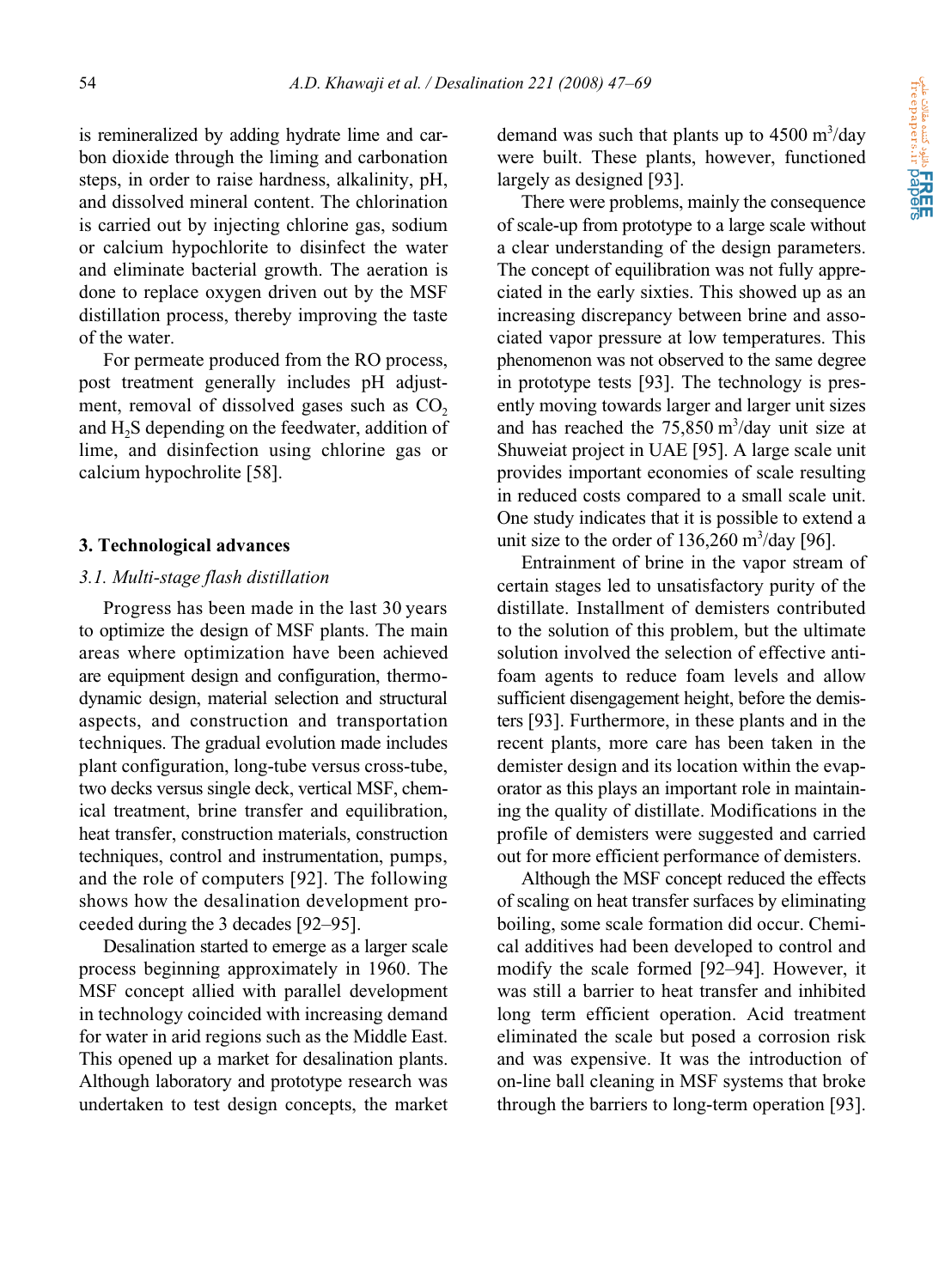The later development of high temperature additives compatible with the ball cleaning systems essentially eliminated acid as an additive and allowed operation at temperatures up to 115°C [92,93].

The MSF plants constructed before 1980 primarily used carbon steel (CS) as the material for the shell and the internals. Because the CS metal corrodes in the presence of seawater, the thickness of the CS material used in the construction of the evaporator had to be increased to compensate for the corrosion. This led to the increase in the weight and size of the units. The plants built after 1980 were constructed with superior material such as stainless steel (SS) and duplex SS.

The operation experience of MSF plants provided a better understanding of the various corrosion problems of the evaporation process. The usage of SS caused lesser thickness of metal used in various components of the evaporator and this in turn resulted in the reduction in the weight and the size of the unit as a whole. For instance, the weight of a  $9084 \text{ m}^3/\text{day}$  plant was about 1000 tons whereas that of a  $36,336$  m<sup>3</sup>/day plant was 2500 tons [95]. The significant reduction of the evaporator weight resulted in a substantial cost savings in construction which lowered the water production cost.

The better understanding of the material has now led to reduced construction time and standardization. Usage of titanium tubes in the ejector condenser [95] has improved both the heat and mass transfer performance of the ejector system, and has thereby effectively controlled the presence of corrosive vapors inside the evaporator. An Incoloy 825 nickel alloy which has a high pitting resistance equivalent (PRE) number, can be also used as a corrosion resistant material for an steam jet ejector [97]. The suitable materials for MSF plants include carbon steel, stainless steel, copper-nickel alloys, aluminum alloys, titanium, and FRP, depending on usage [98–103].

Through the long operational experience of the MSF plants, many redundancies in the requirement of the plant auxiliaries could be identified. Using the equipment optimization process, it was possible to delete the major redundancies from the plant configuration such as the makeup strainer, high conductivity condensate flash tank, cooling water recirculation pump, cranes for waterboxes and pump area, ejector condensate extraction pump, and vacuum system ejector standby [95]. The deletion of this equipment decreased some cost without decrease in plant functionality, reliability, or efficiency. This also contributed to the simplification of the plant layout and savings on operation and maintenance costs, as well as a reduction in spare parts.

A reduction in the design fouling factors (FF) has been achieved over the years in the thermodynamic designs of MSF plants. A comparison between the actual heat exchange coefficient (HEC) measured during the plant operation and the projected design HEC suggested that the FF's adopted for the heat transfer design were too pessimistic. In reality, as a consequence of the high design FF imposed on the plant design, the performance of the plant was always above the guaranteed performance. For the last 3 decades the FF's have been reduced almost linearly from about  $0.20 \text{ m}^2\text{C/kW}$  to about  $0.13 \text{ m}^2\text{C/kW}$ , which is equivalent to % reduction of design margin from 16 to 8. For a reduction in the FF by about 16%, the margin of the heat transfer surface area will be approximately 4% [95]. This reduction has been achieved by reducing design margins with the optimization of venting of vacuum gases, sponge ball cleaning system, and distribution of process parameters across the tube bundle.

The manufacturing and transportation procedures have also improved. This has resulted in the completion of the whole project in much shorter time than it was 5 to 6 years ago [95]. The downtime of the newer plant has been also reduced drastically when compared with the older plant. This can also be attributed to improvements in the chemical dosing to control scaling,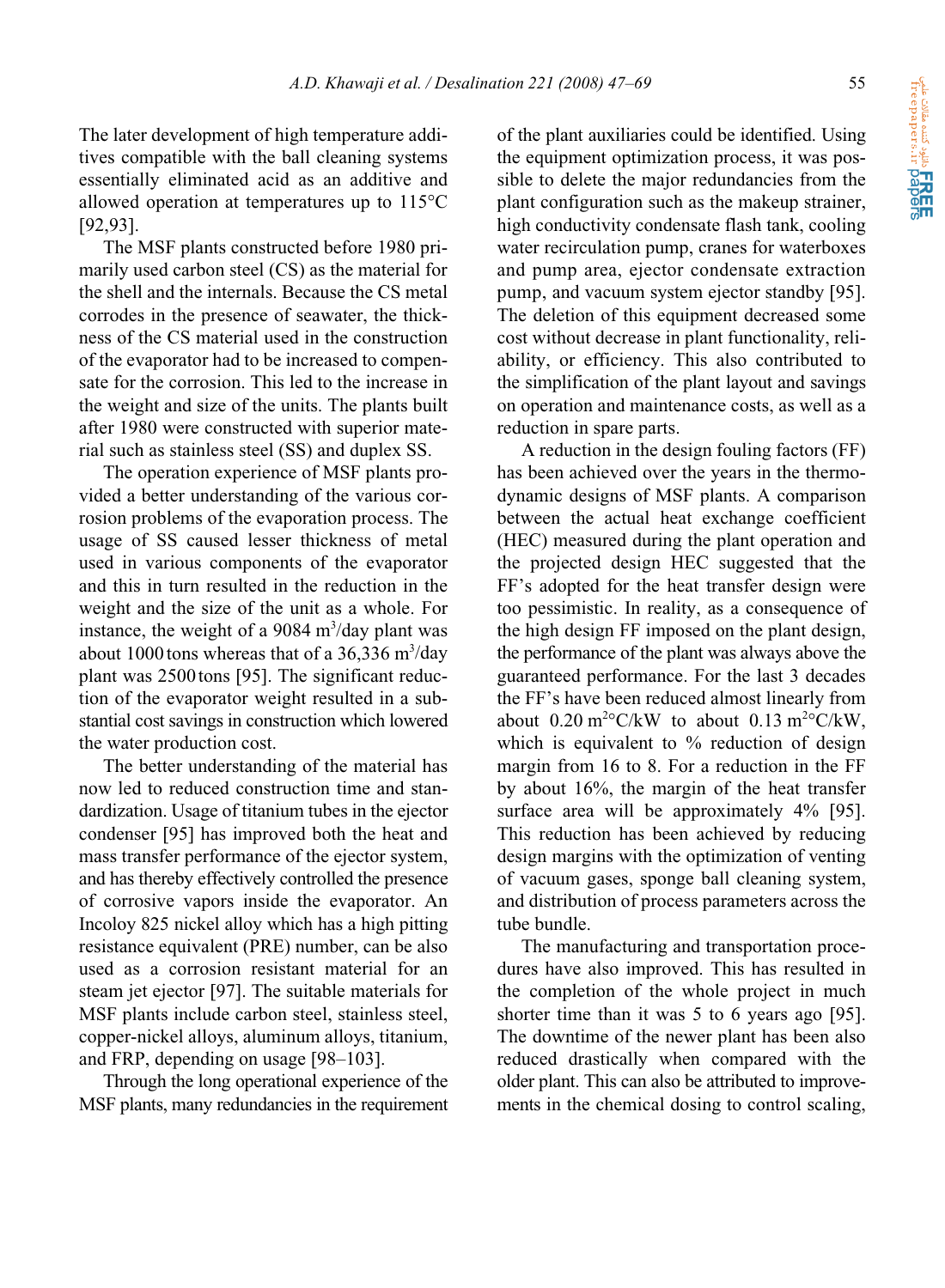corrosion and foaming in the seawater circuit. The improvements in the venting system have also reduced concentration of corrosive gases inside the evaporator, thereby increasing the life of the evaporator internals.

Due to the improvement in material and better understanding of the corrosion associated with the process, MSF plants have a performance ratio in excess of 8 in clean conditions and minimum 7.5 in fouled conditions. The actual performance ratio in these plants is nearly 9 when the plants are new. This was possible due to the better understanding of thermodynamic design of the plants as the TBT is around 110°C as compared to 95°C in the older units [95]. Efforts are on further increasing this TBT, even though there are limitations due to the increase in the corrosion phenomena as the temperature increases.

The dynamics of the process is well understood and the modern distributed control systems are utilized for MSF, MED, and RO. The traditional control panels have been replaced with a small console of video monitors that display a wide variety of process information. Numerous studies have been conducted on control, modeling, and simulation [104–112].

A number of assessments on nuclear desalination performed indicate that it would be technically feasible and economically competitive with fossil and renewable energy. However, coupling of nuclear reactor with desalination process involves various issues including safety, prevention of radioactive contamination of product water and public acceptance. Research and development (R&D) work continues on nuclear desalination [113–116].

#### *3.2. Multiple-effect distillation*

MED is an important large-scale thermal process offering significant potential for water cost reduction [56]. The MED specific power consumption is below  $1.8 \text{ kW h/m}^3$  of distillate, significantly lower than MSF typical  $4 \text{ kW h/m}^3$  [56]. MED has the ability to produce a significantly higher gained output ratio (GOR) in excess of 15 kg of product per kg of steam where MSF practically limits the GOR to 10. The size of low temperature MED units is growing. Two units for a  $22,700 \text{ m}^3/\text{day}$  capacity were under construction in Shariah, UAE. A design and demonstration module exists for a  $45,400 \text{ m}^3/\text{day}$  unit [56]. The low temperature MED units with TBT up to 70°C have reduced scaling and corrosion rates to acceptable levels, overcoming the main problems plaguing conventional high temperature distillation plants [54].

The Metropolitan Water District (MWD) of Southern California, USA had an ambitious desalination development program in the mid 1990s [117,118]. The aim of the \$30 million program was to build a  $283,875$  m<sup>3</sup>/day demonstration plant using a large-scale vertical tube MED process. The process had adapted some innovative ideas for a drastic reduction of the plant capital cost. The estimated water production cost was  $$0.584/m<sup>3</sup>$  of water. The program was postponed, but been reactivated. MWD works on a 189,250 m<sup>3</sup>/day plant [119].

# *3.3. Reverse osmosis*

In the last 20years a lot of improvements have been made in the RO process, which are reflected in the dramatic reduction of both capital and operation costs. Most of the progress has been made through improvements in membranes themselves. These typically include better resistance to compression, longer life, higher possible recovery, improved flux, and improved salt passage.

During the 70's RO emerged as a competitor to MSF. The early research was directed towards the development of a satisfactory membrane, initially for brackish water and later seawater. The development work was undertaken by companies specializing in membrane manufacturing.

There has been a gradual increase in the RO train size reaching  $9084 - 13,626$  m<sup>3</sup>/day [120],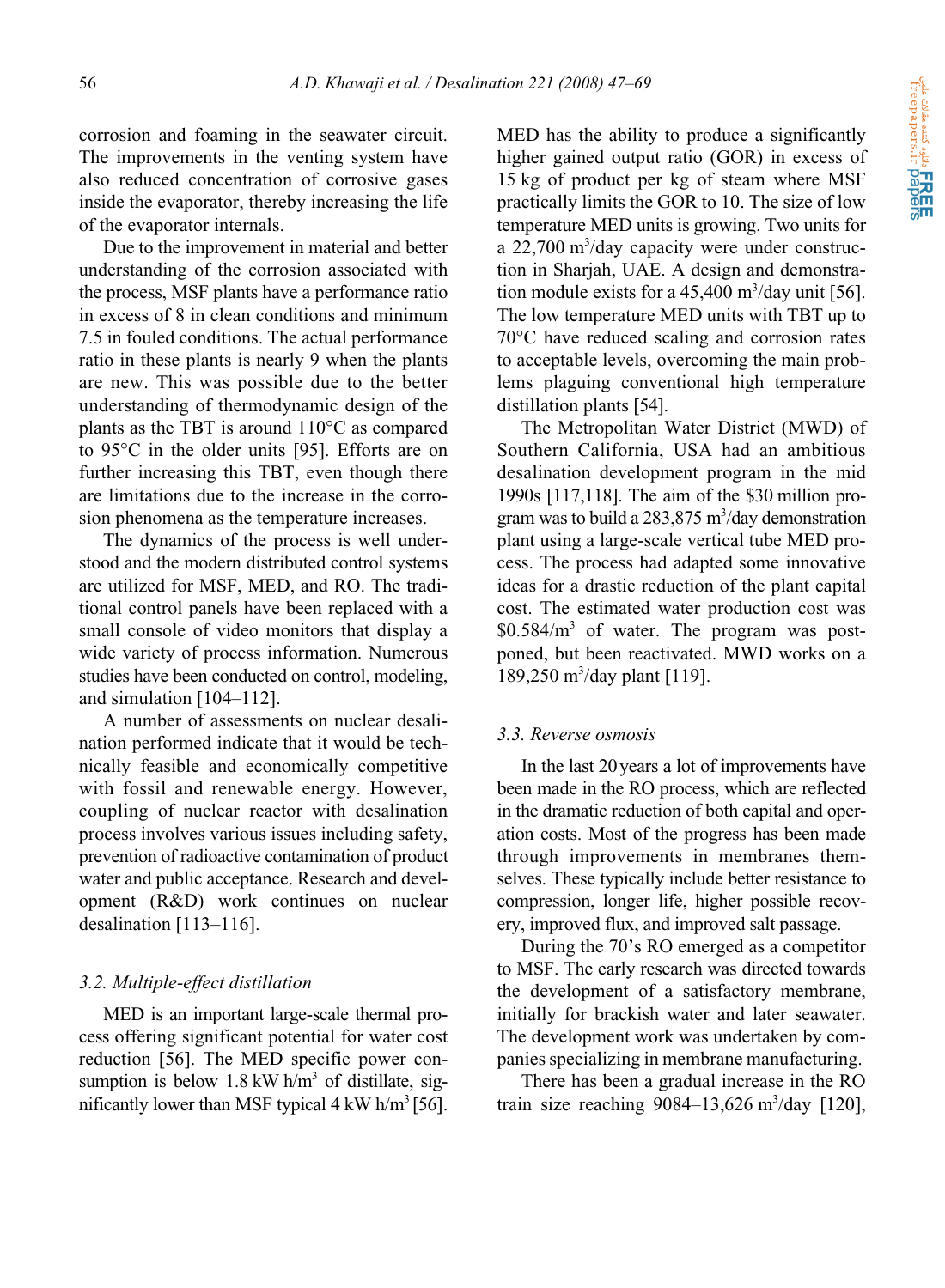although it is still far off from a MSF unit size of 56,775–68,130 m<sup>3</sup>/day [121] and 75,700 m<sup>3</sup>/day [50]. The world largest seawater RO plant has a design capacity of  $326,144 \text{ m}^3/\text{day}$  and the plant consists of thirty two  $10,192 \text{ m}^3/\text{day}$  trains [50].

The current recovery rate in an RO plant in the Middle East countries, a region where about two thirds of the desalination water of the world are produced, is in the range of 35%. Recently a much higher recovery rate of 60% for the Pacific Ocean water has been reported [122].

The RO plant energy consumption is approximately  $6-8$  kW h/m<sup>3</sup> without energy recovery. Installing an energy recovery device reduces the energy consumption quite dramatically to  $4-5$  kW h/m<sup>3</sup> [123]. The unit energy consumption can be reduced to as low as  $2 \text{ kW h/m}^3$  [124]. This achievement is dramatic and possible due to the innovation in the energy recovery device.

The major problem faced by RO plants in the Middle East and elsewhere is in the pretreatment area [124–126]. The conventional filtration methods are inadequate. The seasonal organic blooms, high biological activity, and the turbidity have caused problems with many plants. Biofouling calls for frequent chemical cleaning of the membrane and loss of production. It has become difficult to maintain the required filtrate silt density index (SDI) levels throughout the year.

The recently developed nanofiltration (NF) membrane pretreatment in conjunction with the conventional filtration system was successfully applied in a pilot plant and later in an operating plant with excellent results [127–134]. The process prevented membrane fouling by the removal of turbidity and bacteria, and a 40% production increase was achieved in the operating plant [134]. The extensive development work by Saudi Arabia's Saline Water Conversion Corporation (SWCC) on the use of the NF technology has demonstrated the technical and economic feasibility of introducing NF in conjunction with RO. It offers several benefits and advantages including the prevention of fouling and scaling, a pressure

reduction for RO, an increase in production and recovery, and cost savings in water production [127–134].

The materials investigated for RO membrane include polysulfone [135], polyetheramide hydrazide [136], and polyhydroxyethyl methacrylate [137].

One method of reducing water production costs is to employ a hybrid system that consists of two or more desalination processes [138–146]. The Fujairah power and desalination complex in UAE has a capacity of 500 MW of electricity and 454,200 m<sup>3</sup>/day of desalinated water. This world largest hybrid desalination plant is made up of 280,000 m<sup>3</sup>/day by MSF and 170,000 m<sup>3</sup>/day by RO [3]. The RO process is in two stages in Fujairah. The seawater passes 18 racks containing 17,136 RO membranes, and then it passes through an additional 9 RO racks of 3920 membranes.

## *3.4. Other processes*

MED desalination at higher temperature gives a higher performance ratio, whereas low temperature operation of an MED plant results in higher energy costs. However, the higher temperature operation can cause a scale formation. One solution to this problem is to operate a low temperature MED using a vapor compressor, which would reduce the water production cost. This type of a hybrid plant can increase the performance ratio significantly at lower temperatures. Small plants based on this principle have been built, and the unit sizes have been increased. One of the disadvantages in a mechanical VCD plant is related to a compressor which has moving parts and a size limitation. Since the pressure rises at low temperatures are quite small, steam jet ejectors, called thermocompressors, can be utilized instead of a mechanical compressor. Larger plants are expected to be installed depending on the site characteristics and local economic conditions. Therefore, VCD units will grow in capacity and number of effects [56].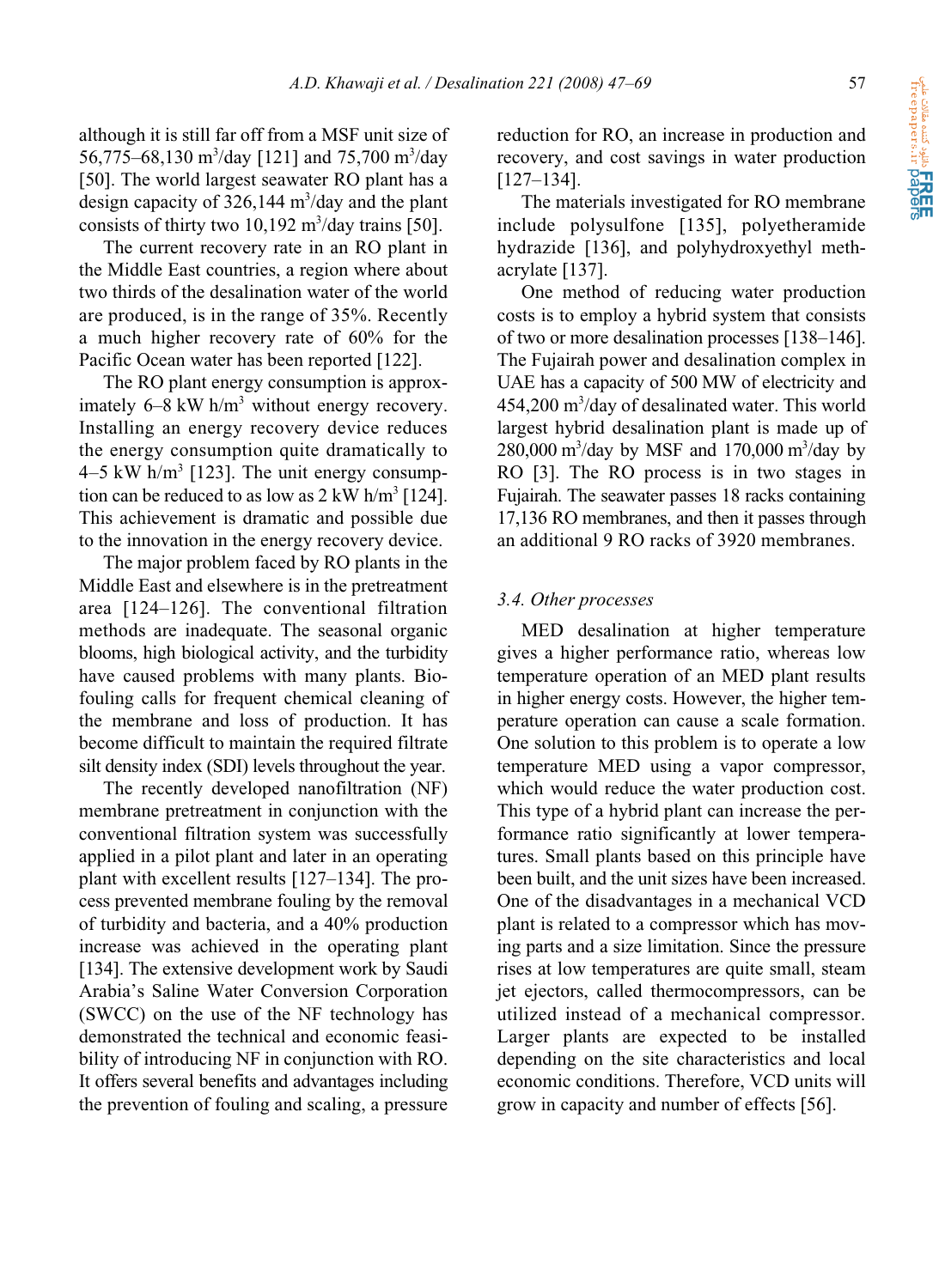There has been progress in the solar evaporation field in the last three decades due to the considerable amount of R&D work [83–89] and the general interest in the utilization of solar energy. Concern for a sustainable environment boosts this interest today. Even at the current level of higher fuel prices and stricter emission levels, the present competitiveness in the energy market is only marginal. This is due to the fact that the installation cost of a solar desalination system is considerable, even though the energy for evaporation is free of charge. However, as the R&D work on the technology improvement continues, the cost efficiency is expected to improve. There are solar plants installed of a relatively small size less than 20  $\text{m}^3/\text{day}$  of water [57].

In 1985 the King Abdulaziz City for Science and Technology, SWCC, and the King Abdulaziz University of Saudi Arabia operated a solar energy seawater desalination pilot plant in Yanbu [82]. The US Department of Energy and the Midwest Research Institute in USA also participated in the pilot test program. The pilot plant with a capacity of  $100-400 \text{ m}^3/\text{day}$  of water consisted of solar collectors, heat transfer oil circulation system, hot and warm salt storage tanks, steam generation, engine and condensate system, ammonia refrigeration system, and freezing desalination system with ice separation, washing and melting. Solar collector efficiencies in the range of 65–67% have been measured with a peak solar collector field output of 5400 kW h of thermal energy in a day. The desalination system has produced  $180 \text{ m}^3/\text{day}$  [82].

## **4. Economics**

Over the years desalinated water production costs have decreased as a result of technological advances. At the same time, the costs of obtaining and treating water from conventional sources have risen due to the increased levels of treatment required to comply with more stringent water quality standards. Additionally, the cost of desalination is related to the location of plants, amount of energy used and other costs.

For the production of fresh water from the sea in large quantities, a choice between two major commercial desalination processes (MSF and RO) depends largely on how each of the two processes applies in a specific situation, together with both technical and economic considerations [147]. A wide range of technical parameters to be evaluated includes seawater characteristics, product water quality, source of energy and consumption, plant size, plant reliability, concentrate disposal, space requirements, operation and maintenance aspects, etc. On the other hand, the economic analysis is based on cost determining factors such as capital, energy, labor, chemicals, materials, and consumables [147,152,155]. Numerous analyses and comparisons [147–163] have been carried out to assess competing technologies and economics.

Since seawater desalination needs some form of energy, a cogeneration scheme is essential in conjunction with the power generation from an economic point of view. The industry's goal is to produce desalinated water at 50 US cents per m<sup>3</sup> of water and power at 2 US cents per kW h [56]. Typically a life cycle cost analysis by the equivalent uniform annual cost method is used to determine desalination economics [147]. The capital charge cost is established at an equal amount annually. The operation and maintenance (O&M) costs are converted into equivalent annual costs. The water production cost accounting for both the capital and O&M costs, expressed in  $\frac{1}{2}$ /m<sup>3</sup> of water, is obtained by dividing the sum of all costs by the total water quantity. The parameters for the analysis include production capacity, plant life, and direct and indirect capital costs. The O&M costs are made up of labor, materials, parts, consumables, electricity, chemicals, seawater costs, etc. Some recent studies indicate quite encouraging water production costs. For instance, the estimated water production cost for the seawater RO plant project with a capacity of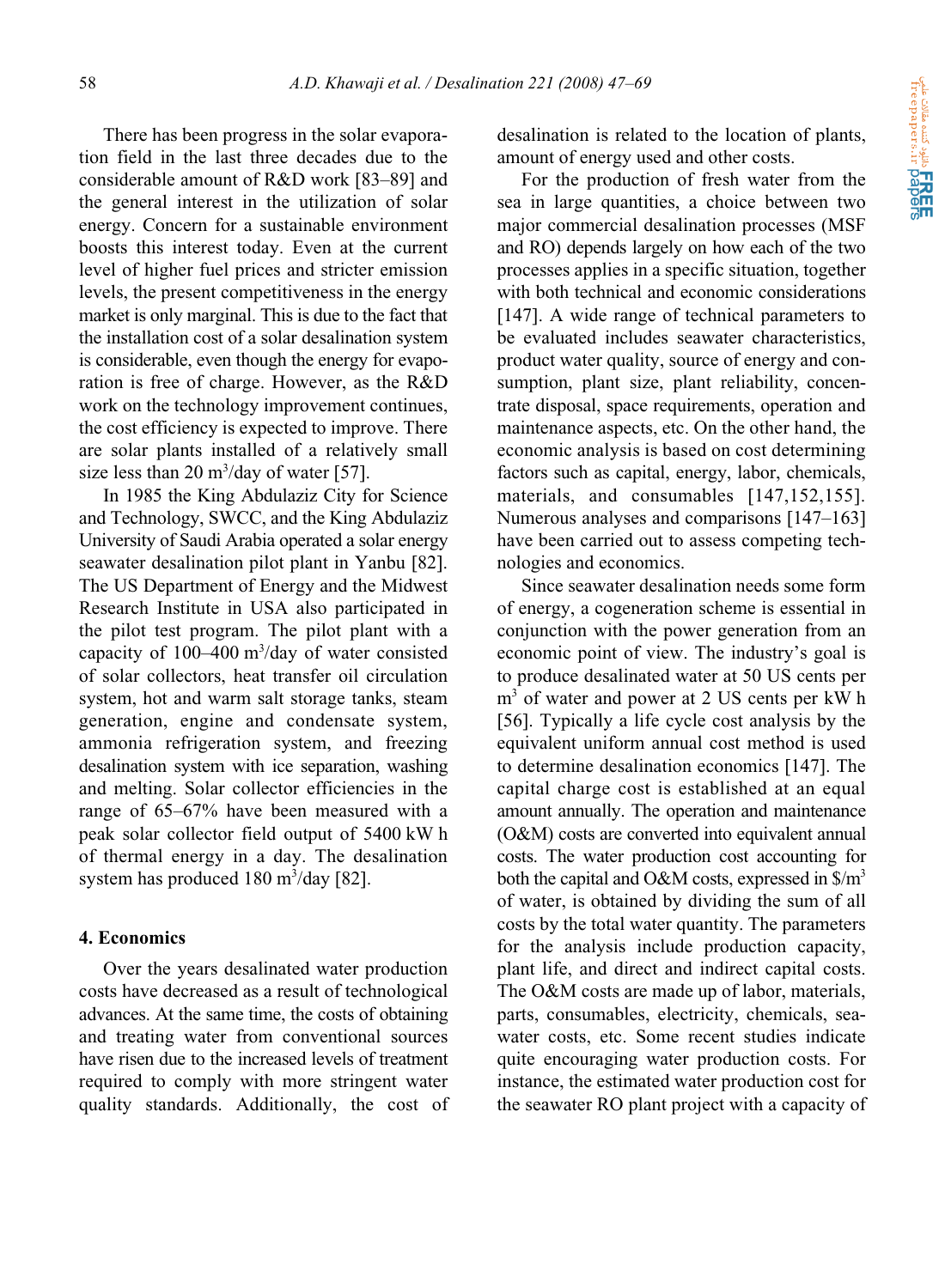دانلود کننده مقالات علمی<br>Treepapers.ir **FREE** 

94,600 m<sup>3</sup>/day in Tampa, USA was reported to be at  $$0.55/m<sup>3</sup>$  [164]. The water production cost of the world largest seawater RO desalination plant is  $$0.53/m<sup>3</sup> [50]$ .

## **5. Future prospects**

Over the last two decades, a great deal of progress has been made in seawater desalination processes, which have resulted in the significant reduction of water production costs. This has led to a higher acceptance and growth of the industry worldwide, particularly in arid regions of the world. However, because desalination costs still remain high, many countries are unable to afford these technologies as a fresh water resource. Therefore, there is a need to emphasize and revitalize R&D in technology improvements that will eventually lead to substantial reduction of desalinated water production costs. The ultimate objective is to supply readily available low-cost fresh water by seawater desalination. It is envisaged that continued R&D efforts be made in various topics related to seawater desalination processes including the following [165,166]:

- Economics and technical aspects of the various processes.
- Efficient power and desalinated water cogeneration systems.
- Nuclear and solar energy utilization.
- Chemical treatment of the seawater feed.
- Higher temperature thermal distillation processes.
- Various processes for hybrid systems such as MSF-RO, NF-RO, and MSF-NF-RO.
- Integration, optimization, and hybridization of electricity, steam, and water.
- Proper selection of materials for construction and development of lower cost materials.
- Improvement and development of RO membranes.
- Prevention and control of scale and corrosion.
- Development in mega-scale seawater desalination plants.
- Control and intelligent systems for desalination.
- Environmental aspects of brine discharge.
- Magnetically enhanced separation of seawater hardness.

#### **6. Research and development**

The progress in and development of desalination technology has resulted from the enormous R&D efforts sponsored and funded by the Office of Saline Water (OSW) of the US Department of Interior for two decades from 1952 to 1972 [167–169]. The OSW R&D program has had a great impact on the development of currently available desalination processes. Virtually all the technologies adopted commercially nowadays were developed and tested under the program.

During the 20 years that the OSW worked on the development of desalination technologies, many different desalination processes did not make it out of the laboratory or beyond the pilot plant stage of development. The processes evaluated and studied by OSW included the following:

- Various thermal distillation processes.
- Various membrane processes.
- Solar evaporation and distillation.
- Electrolytic systems.
- Use of algae for saline water conversion.
- High-pressure solvent extraction desalination.
- Removal of ions from seawater with chelates.
- Hydrate process.
- Freezing processes.

In addition, several dozen heat transfer processes studied and tested included the following:

- Submerged tube.
- Vapor compression.
- Multi-stage flash.
- Vertical tube multiple effect.
- Wiped film-fluted tube thin film.
- Liquid–liquid heat exchange.
- Horizontal spray film evaporator.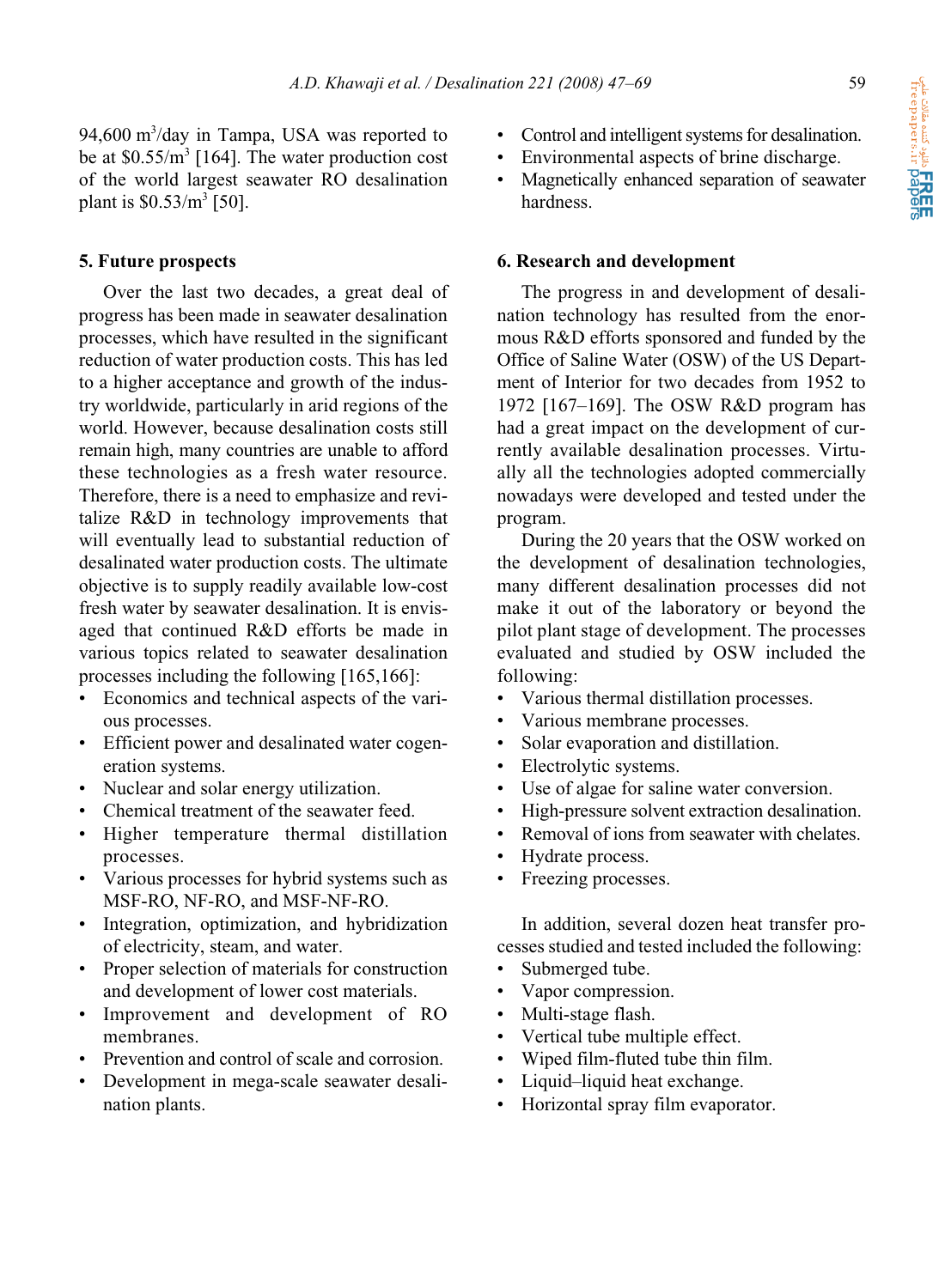- Capillary fluted tube evaporator.
- Horizontal spray film evaporator.
- Diffusion still.

One of the most successful endeavors and technological achievements made by the OSW was the discovery and development of the RO process. OSW developed the process that allowed a dissolved solid to be removed from a liquid without a phase change. Many scientists worked on the potential osmionic demineralization under the OSW Membrane Division. Professor Charles E. Reid of the University of Florida developed the first RO membrane in 1957 [169]. Later theories on how the RO phenomena occur were developed along with a better understanding of the RO process and development of improved membranes. The initial development of the RO process is a bright legacy of the OSW program.

The OSW spent a large amount of money to demonstrate what had been learned from laboratory and theoretical research, and to advance various desalination technologies. The typical demonstration plants built and operated under the OSW program included the following:

- Long tube vertical multiple effect distillation plant, Freeport, Texas.
- Electrodialysis plant, Webster, South Dakota.
- Multi-stage flash distillation plant, Pt. Loma, California.
- Forced circulation vapor compression plant, Roswell, New Mexico.
- Various pilot plants at the R&D test facility, Wrightsville, North Carolina.

The Pt. Loma's MSF demonstration plant (the world's first MSF plant) with a capacity of 3785 m<sup>3</sup>/day was moved to the US Navy base at Guantanama, Cuba after the Cuban Missile Crisis in 1964, reassembled, and operated, producing potable water. This plant was in operation for about 20 years at the base [168,170].

All of the results of experimental operations performed by OSW were available to anyone, foreign or domestic. It was all available in the OSW Annual Reports and the 996 OSW R&D Progress Reports. In addition to the dissemination of information through those reports, there was the participation in meetings and seminars. The largest desalination meeting ever held, The first international symposium on desalination, was held in Washington, DC on October 3–9, 1965. The conference attracted some 2500 attendees from 65 countries [169].

The OSW program was terminated in 1972 because it was believed that desalination technology had advanced to the point where industry could take over and support an aggressive R&D program from their profits.

The industry continues R&D work for better technical and economical ways to make desalination more cost effective and affordable. R&D efforts are needed in the many areas. These include distillation, membrane, hybrid, integration of energy, power and water, new alternatives, energy recovery, process configuration, materials, and chemicals [167–169].

For example, the use of duplex steel and the subsequent thickness reduction with respect to stainless steel may become attractive and cost effective with a gradual decrease in the cost of duplex steel sheets [95]. Glass reinforced pipe [171] can find an application in MSF plants for the heat rejection section, and heat recovery waterboxes of the low temperature stages and other components such as deaerator makeup spray pipe.

The combination of MSF with the NF technology has been the subject of interest for further development and testing. The implementation of this process would allow an increase in the operating TBT and subsequently lead to an increase in production and efficiency [134]. This technology can be retrofitted in the existing plants and therefore would be able to optimize plant performance.

The future development in MSF will be more on to the improvement in thermodynamics and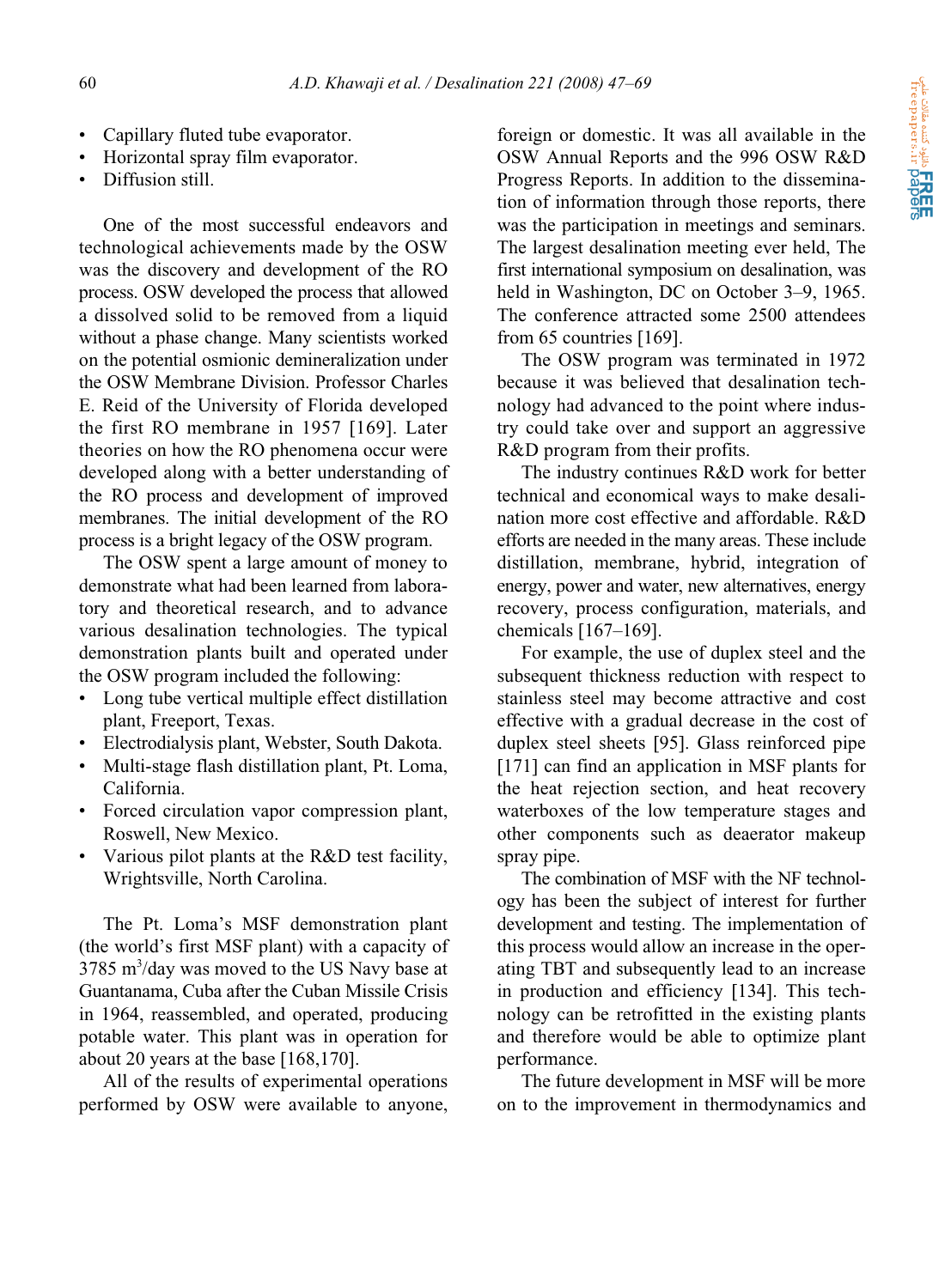the material selection of the evaporator with the venting and deaerating system. Innovation in design and construction techniques will also play a key role in economics of the plant.

Optimization of MSF cross-flow versus long tube design, once through versus recirculation, multi-layer flashing stages, narrow-topped MSF, and paired stage design suggests the continuous potential of MSF technology [172].

Hybrid systems consisting of Power, MSF, and RO plants offer significant advantages, including the use of a common smaller seawater intake system, blending of the product water from MSF and RO, reduction of excess power or power to water ratio, and optimization of RO feedwater using MSF heat rejection cooling water [56,165,172]. Fujairah plant in UAE is the world largest hybrid desalination plant [3] and is a good example of the hybridization.

More research is needed in the pretreatment area for the RO process. There is a need for the development of membranes that are more resistant to biofouling. In spite of the continuous improvement in the membrane technology, the membrane replacement costs to achieve desired performance level can still be high. It is hoped that a higher membrane life such as 7 years will become the industry standard.

Although present technologies are well developed, there is scope for improvements in efficiency, reliability, simplicity and investment costs. Therefore, a lot of the research efforts should be directed towards improving and enhancing the presently utilized technologies. It is also important that new technologies, or those that may significantly change existing technologies, be investigated.

The major topics for R&D programs are as follows [166,173–177]:

# *6.1. Thermal desalination*

These are energy intensive. Research is focused on the development of performance improvements in these process technologies and simplification of the design. The following are some of the topics to be considered:

- Development of alternative energy sources.
- Mitigation and control of scaling and fouling.
- Alternate materials of construction.
- Optimization of process design.
- Improvements in component design.
- Control systems to optimize consumables consumption.

#### *6.2. Membrane desalination*

There have been considerable improvements in membrane desalination processes in recent years and these have now become cost competitive for certain sites. Research is focused on the improvement of plant performance. The following are some of the topics to be considered for improving the process:

- New membranes.
- Membrane module design.
- Membrane process design.
- Energy recovery in RO processes.
- Pretreatment methods and fouling mitigation.
- Scaling and fouling fundamentals.
- Process and ancillary equipment design.

## *6.3. Alternative desalination technologies*

Research is focused on development and feasibility studies of new concepts for non-traditional desalination processes and feasibility studies of desalination concepts that have not been fully explored. The following are examples of areas considered for R&D activity:

- New desalination concepts and feasibility studies.
- Coupling of desalination processes with nonconventional energy sources.
- New process design concepts of reported non-conventional desalination processes.
- Development of new designs concepts for process equipment.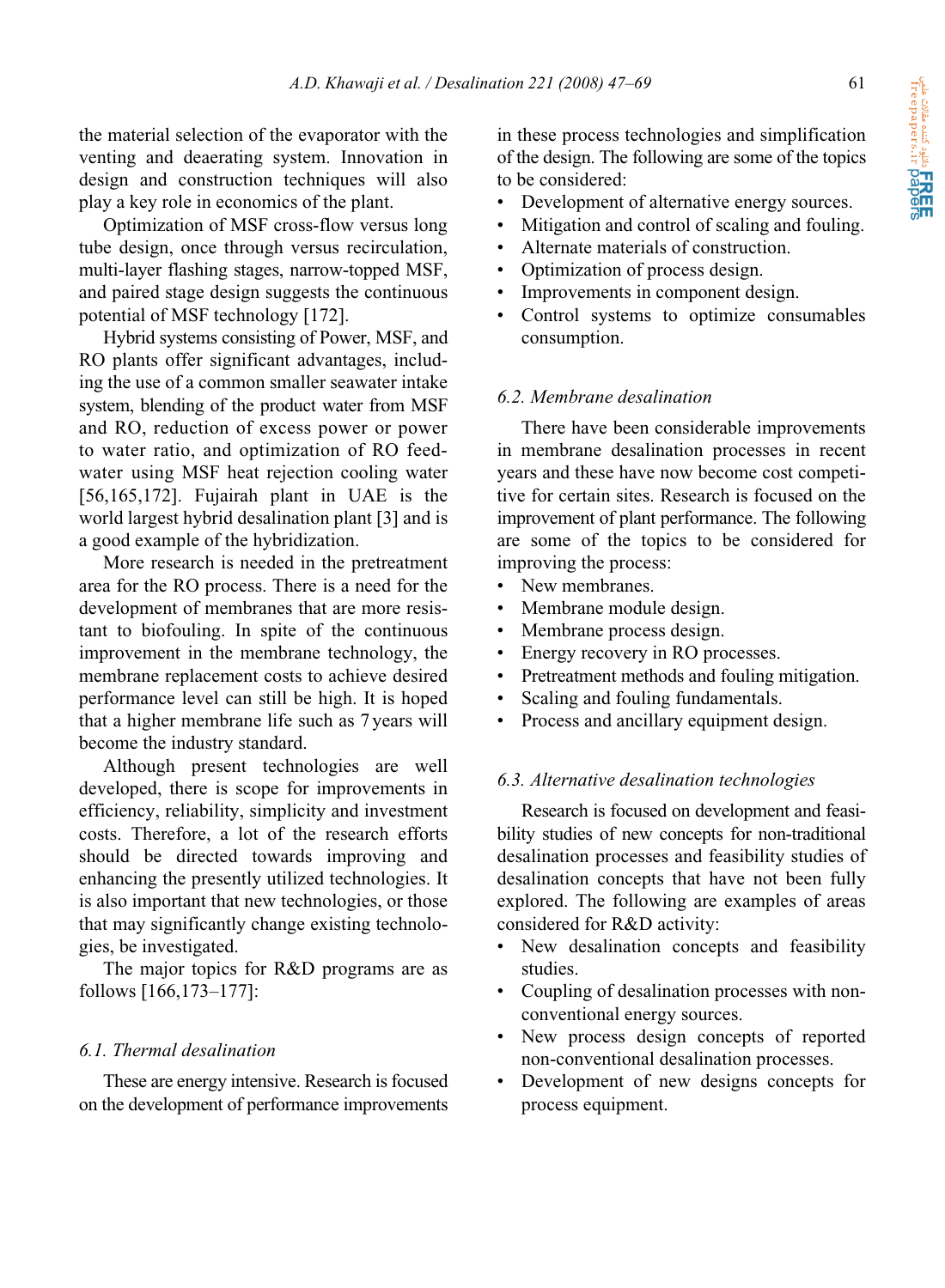- Measurement and control systems.
- Scale monitoring, controlling and cleaning systems.

# *6.4. Energy integration*

Energy consumption in all desalination processes is much higher than the thermodynamic minimum requirement. Energy cost is the major component of the operating cost of a desalination plant. Research under this topic is focused on reduction in energy consumption and the use of cheap alternative energy sources. Methods need to be developed for economically and effectively combining desalination with renewable energy systems.

# *6.5. Hybridized systems*

R&D studies are focused on the development of hybrid desalination processes for reduction in capital, operation and maintenance costs.

# *6.6. Environmental aspects*

The whole desalination process should be environmentally sustainable. The following areas are some of the important topics for research:

- Improvements in the desalination processes for reducing and/or disposing of effluents.
- Assessment of the composition of desalination plant effluents.
- Procedures for assessment of environmental impact of desalination plant effluents.

The environmental impacts of all desalination technologies, whether in use or under development, must be considered. This goal is pursued through vigilance in protecting the environment throughout the research. In addition, environmental issues related to the application of desalination, such as siting of desalination plants, seawater intakes and brine discharge, are subjects of research.

## **7. Concluding remarks**

A number of seawater desalination technologies have been introduced successfully during the last several decades to augment the water supplies in arid regions of the world. Due to the constraint of high desalination costs, many countries are unable to afford these technologies as a fresh water resource. Nevertheless, the adoption of seawater desalination technologies by some countries has demonstrated that seawater desalination certainly offers a new water resource free from variations in rainfall. Although the desalination technologies are mature enough to be a reliable source of fresh water from the sea, presently active R&D work is being performed by several institutions in order to constantly improve the technologies and reduce the cost of desalination. Taking into consideration the importance of and promising potentials for desalination in the future in many countries, long term multidisciplinary and integrated R&D programs are needed for the purpose of making the seawater desalination techniques affordable worldwide. Such comprehensive and collective R&D programs would be required to develop in collaboration with the governments, industries, universities, and research institutions.

# **References**

- [1] Water, The Power, Promise, and Turmoil of North America's Fresh Water, National Geographic Special Edition, November 1993.
- [2] A.A. Alawadhi, Regional Report on Desalination-GCC Countries, in: Proceedings of the IDA World Congress on Desalination and Water Reuse, Manama, Bahrain, March 8–13, pp. 2002.
- [3] Drinking Water from the Sea, Middle East Electricity, April 2005, pp. 21–22.
- [4] IDA Desalting Inventory 2004: Desalination Business Stabilized on a High Level, Int. Desal. Water Reuse, 14 (2) (2004) 14–17.
- [5] IDA Desalination Inventory Report, No. 17, International Desalination Association, Topsfield, MA, USA.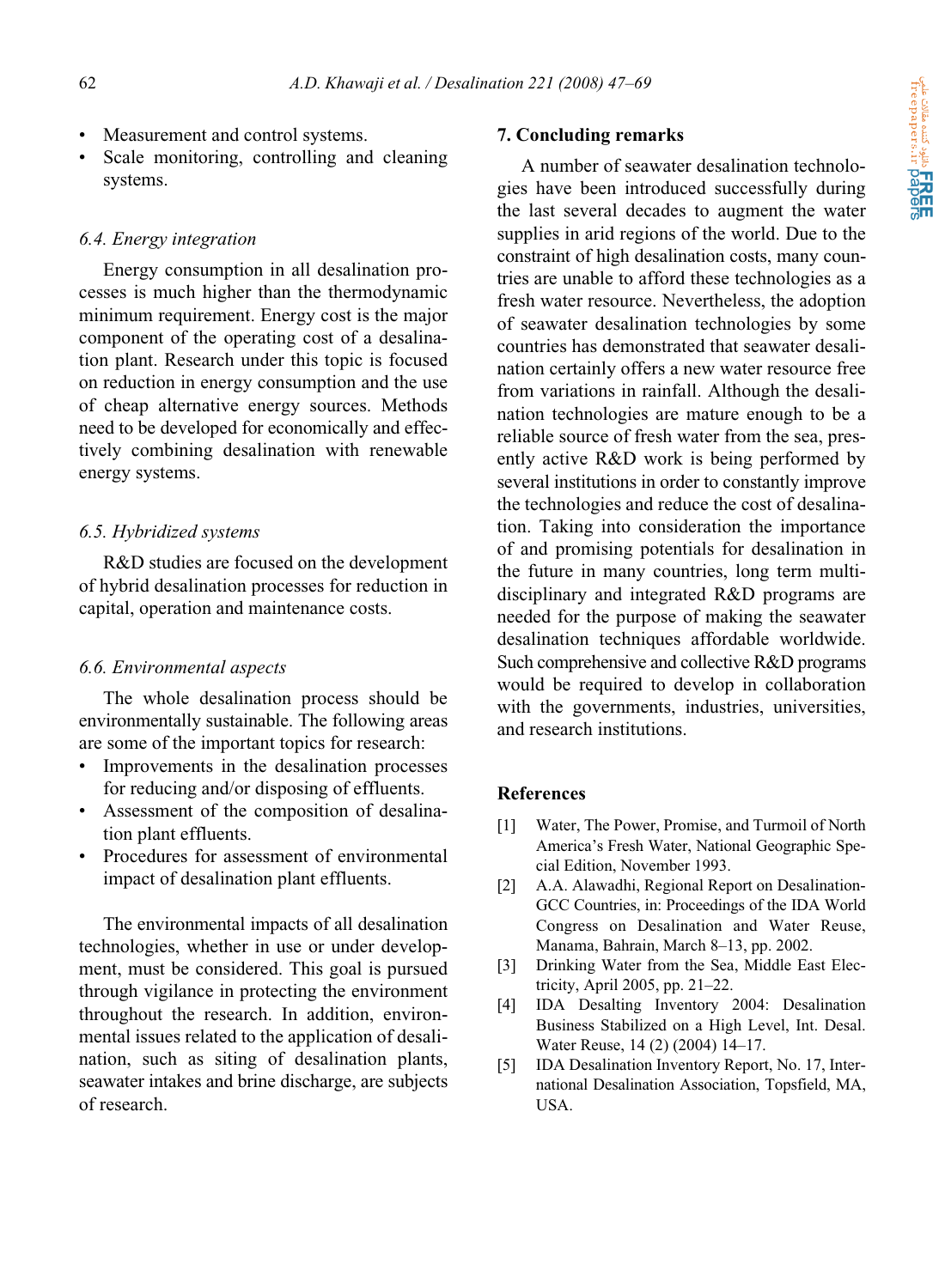- [6] Global Water Intelligence, Market Profile: Desalination Markets 2007 Preview, October 2006, p. 27.
- [7] E.D. Howe, Fundamentals of Water Desalination, Marcel Dekker, New York, 1974.
- [8] O.K. Buros, The U.S.A.I.D. Desalination Manual, International Desalination and Environmental Association, 1980.
- [9] K.S Spiegler and A.D.K. Laird, Principles of Desalination, 2nd edn., Academic Press, New York, 1980.
- [10] A. Porteous, Desalination Technology, Applied Science Publishers, London, 1983.
- [11] H.G. Heitmann, Saline Water Processing, VCH Verlagsgesellschaft, Germany, 1990.
- [12] K.S. Spiegler and Y.M. El-Sayed, A Desalination Primer, Balaban Desalination Publications, Santa Maria Imbaro, Italy, 1994.
- [13] B. Van der Bruggen, Desalination by distillation and by reverse osmosis — trends towards the future, Membr. Tech., 2003 (2) (2003) 6–9.
- [14] R. Rantenbach, J. Widua and S. Chafer, Reflections on Desalination Processes for the 21st Century, in: Proceedings of IDA World Congress on Desalination and Water Sciences, Vol. I, Abu Dhabi, United Arab Emirates, November 18–24, 1995, pp. 117–136.
- [15] R. Rautenbach, Progress in Distillation, in: Proceedings of the DESAL '92 Arabian Gulf Regional Water Desalination Symposium, Al Ain, UAE, November 15–17, 1992.
- [16] IDA Desalination Inventory, No. 15, International Desalination Association, Topsfield, MA, USA.
- [17] F.I. Jambi and J.M. Wie, The Royal Commission Gas Turbine/HRSG/Desalination Cogeneration Plant, 1989 ASME COGEN-TURBO, 3rd International Symposium on Turbomachinery, Combined-Cycle and Cogeneration, American Society of Mechanical Engineers, New York, 1989, pp. 275–280.
- [18] A.D. Khawaji, T. Khan and J.M. Wie, Gas Turbine Operating Experience in a Power/Seawater Desalination Cogeneration Mode, ASME ASIA '97 Congress & Exhibition, Paper Reprint No 97-AA-120, Singapore, September 30–October 2, 1997.
- [19] B.A. Kamaluddin, S. Khan and B.M. Ahmed, Selection of optimally matched cogeneration plants, Desalination, 93 (1993) 311–321.
- [20] A.M. El-Nashar, Cogeneration for power and desalination-state of the art review, Desalination, 134 (2001) 7–28.
- [21] A.M. Al Mudaiheem and H. Miyamura, Construction and Commissioning of Al Jobail Phase II Desalination Plant, in: Proceedings of the Second IDA World Congress on Desalination and Water Re-use, Bermuda, Vol. II, November 17–22, 1985, pp. 1–11.
- [22] M.F. Al Ghamdi, C.H. Hughes and S. Kotake, The Makkah-Taif MSF desalination plant, Desalination, 66 (1987) 3–10.
- [23] M.A.K. Al-Sofi, M.A. Al-Hussain, A.A.Z. Al-Omran and K.M. Farran, A Full Decade of Operating Experience on Al-Khobar-II Multi Stage Flash (MSF) Evaporators (1982–1992), in: Proceedings of the IDA and WRPC World Conference on Desalination and Water Treatment, Yokohama, Japan, November 3–6, 1993, pp. 271–279.
- [24] The 12 MIGD Multistage Flash Desalination Units, Mod. Power Sys., 15 (7) (1995) 11–14.
- [25] C. Sommariva, The 72 MIGD multi-stage flash distillation plant at Al Taweelah, Abu Dhabi, UAE, Desal. Water Reuse, 6 (1) (1996) 30–36.
- [26] A.D. Khawaji, J.M. Wie and T. Khan, Operating Experience of the Royal Commission Acid-Dosed MSF Seawater Desalination Plant, in: Proceedings of IDA World Congress on Desalination and Water Reuse, Vol. II, Madrid, Spain, October 6–9, 1997, pp. 3–19.
- [27] A. Harris, Seawater Chemistry and Scale Control, Desalination Technology Development and Practice, in: A. Porteous (Ed.), Applied Science Publishers, London, UK, 1983, 31–56.
- [28] S.A. Al-Saleh and A.R. Khan, Evaluation of Belgard EV 2000 as Antiscalant Control Additive in MSF Plant, in: Proceedings of the IDA and WRPC World Conference on Desalination and Water Treatment, Yokohama, Japan, November 3–6, 1993, pp. 483–490.
- [29] F. Pujadas, Y. Fukumoto and K. Isobe, Performance Test of Antiscalant AQUAKREEN KC-550 under a Wide Range of Temperature Conditions at the MSF Desalination Plant in Abu-Dhabi, in: Proceedings of IDA World Congress on Desalination and Water Reuse, Vol. II, Washington, DC, August 1991, pp. 25–29.
- [30] American Cyanamid Company, Performance of CYANAMER P-80 on an MSF Seawater Distillation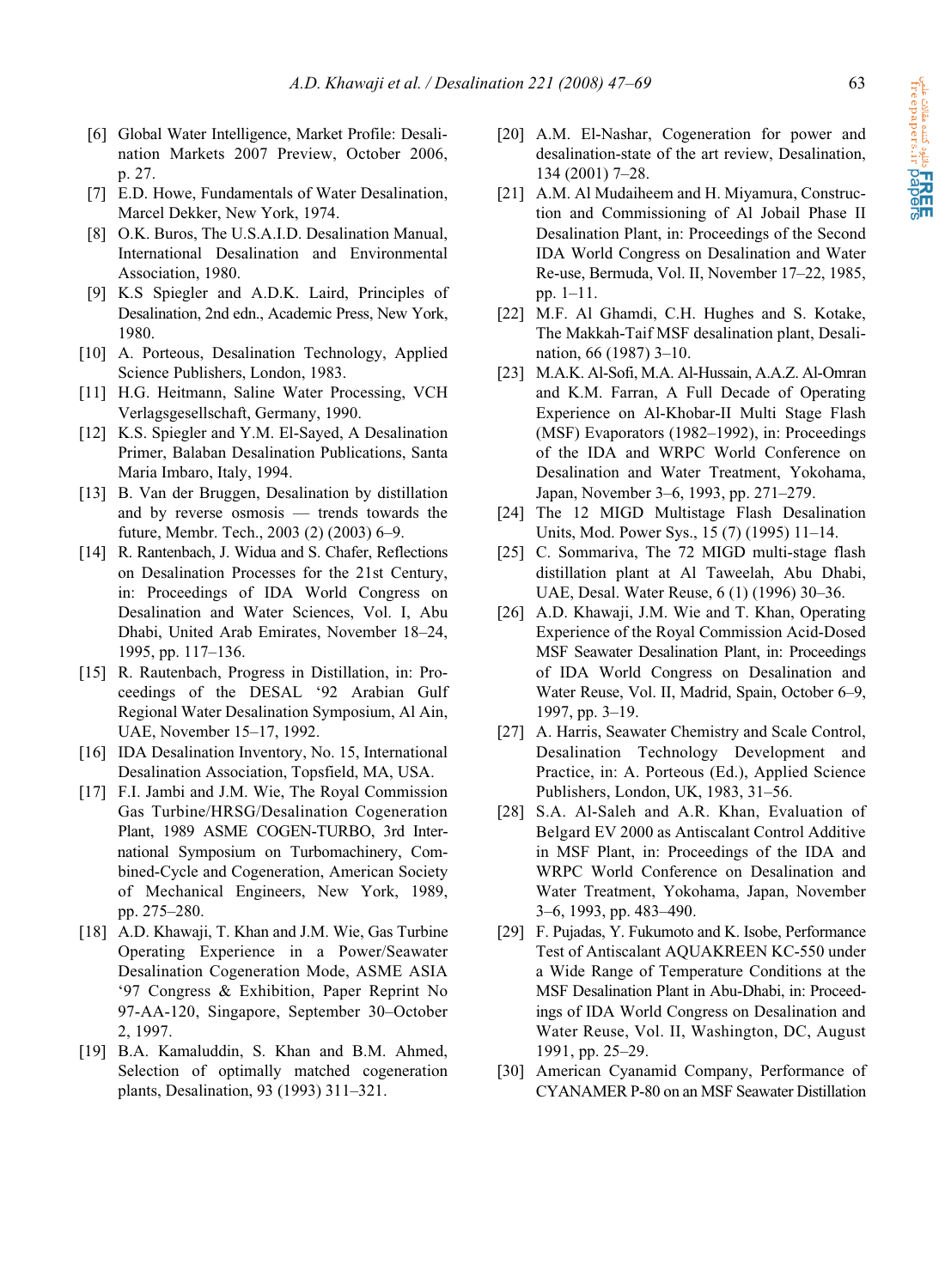Unit Operating at 112°C Top Temperature, Ras Abu Fontas Power and Water Station, Qatar, 29 October 1986–24 January 1987, 1987.

- [31] G.F. Casini, The application of a high temperature scale control additive in a Middle East MSF plant, Desalination, 47 (1983) 19–22.
- [32] J.C. Bernard and E. Demolins, Scale Control Additive-Practical Experiences in Multistage Flash Plants, in: Proceedings of the Second IDA World Congress on Desalination and Water Re-use, Vol. I, Bermuda, November 17–22, 1985, pp. 301–305.
- [33] H.G. Heitmann, Chemical Problems and Chemical Conditioning in Seawater Desalination, Saline Water Processing, in: H.G. Heitmann (Ed.), VCH Verlagsgesellschaft, Germany, 1990, pp. 55–66.
- [34] M. Al-Ahmad and F.A.A. Aleem, Scale formation and fouling problems effect on the performance of MSF and RO desalination plants in Saudi Arabia, Desalination, 93 (1–3) (1993) 287–310.
- [35] I. Barthelmes and H. Bohmer, Fouling and scaling control in MSF desalination units by on-load tube cleaning, Desal. Water Reuse, 7 (2) (1997), 27–33.
- [36] S. Patel and M.A. Finan, New antifoulants for deposit control in MSF and MED plants, Desal. Water Reuse, 9 (2) (1999) 61–69.
- [37] A.I. Dabbour, J.M. Wie and S. Sheikh, Removal of Calcium Sulfate Scale by EDTA, in: Proceedings of the IDA World Congress on Desalination and Water Reuse, San Diego, August 29–September 3, 1999.
- [38] D.P. Logan and S.P. Rey, Scale Control in Multi Stage Flash Evaporators, Materials Performance, June 1986, pp. 38–44.
- [39] A.D. Khawaji and J.M. Wie, Potabilization of desalinated water at Madinat Yanbu Al-Sinaiyah, Desalination, 98 (1994) 135–146.
- [40] H.A. Kirby, The Dubai E Power Generation and Desalination Station, ASME COGEN-TURBO International Symposium on Turbomachinery, Combined-Cycle and Cogeneration, in: G.K. Serovy (Ed.), IGTI-vol. 1, American Society of Mechanical Engineers, New York, 1987, pp. 9–16.
- [41] World Health Organization, Health effects of the removal of substances occurring naturally in drinking-water with special reference to demineralized and desalinated water, EURO Reports and Studies, Vol. 16, 1979, pp. 24.
- [42] B. Liberman and I. Liberman, A post treatment computer program, Desal. Water Reuse, 9 (2) (1999) 51–55.
- [43] E. Gabbrielli, A tailored process for remineralization and potabilization of desalinated water, Desalination, 39 (1981) 503–520.
- [44] H. Ludwig and M. Hetscel, Treatment of distillates and permeates from seawater desalination plants, Desalination, 58 (1986) 135–324.
- [45] Y. Yamauchi, K. Tanaka, K. Hattori, M. Kondo and N. Ukawa, Remineralization of desalinated water by limestone dissolution filter, Desalination, 66 (1987) 365–383.
- [46] N.A. Nada, A. Zahrani and B. Ericsson, Experience on pre- and post-treatment from sea water desalination plants in Saudi Arabia, Desalination, 66 (1987) 365–383.
- [47] H. Al-Rqobal and A. Al-Munayyis, A recarbonation process for treatment of distilled water by MSF plants in Kuwait, Desalination, 73 (1989) 295–312.
- [48] P.C.M. Kutty, A.A. Nomani and T.S. Thankachan, Evaluation of Water Quality Parameters in Drinking Water from SWCC MSF Plants, in: Proceedings of the IDA World Conference on Desalination and Water Reuse, Washington, DC, August 25–29, 1991.
- [49] A. Al-Radif, D.M.K. Al-Gobaisi, A. El-Nashar and M.S. Said, Review of design and specifications of the world largest MSF units  $4 \times [10-12.8 \text{ MIGD}]$ , Desalination, 84 (1991) 45–84.
- [50] IDA Desalination Yearbook 2006–2007, Water Desalination Report, Global Water Intelligence and International Desalination Association, Topsfield, MA, USA.
- [51] M. Al-Shammiri and M. Safar, Multiple-effect distillation plants: state of the art, Desalination, 126 (1–3) (1999) 45–59.
- [52] A. Ophir and F. Lokiee, Advanced MED process for most economical sea water desalination, Desalination, 182 (1–3) (2005) 187–198.
- [53] T. Michels, Recent achievements of low-temperature multiple effect desalination in the western area of Abu Dhabi, UAE, Desalination, 93 (1993) 111–118.
- [54] A. Ophir, A. Gendel and G. Kronenberg, The LT-MED process for SW Cogen Plants, Desal. Water Reuse, 4 (1) (1994) 28–31.
- [55] M.A. Darwish, Desalination Process: A Technical Comparison, in: Proceedings of IDA World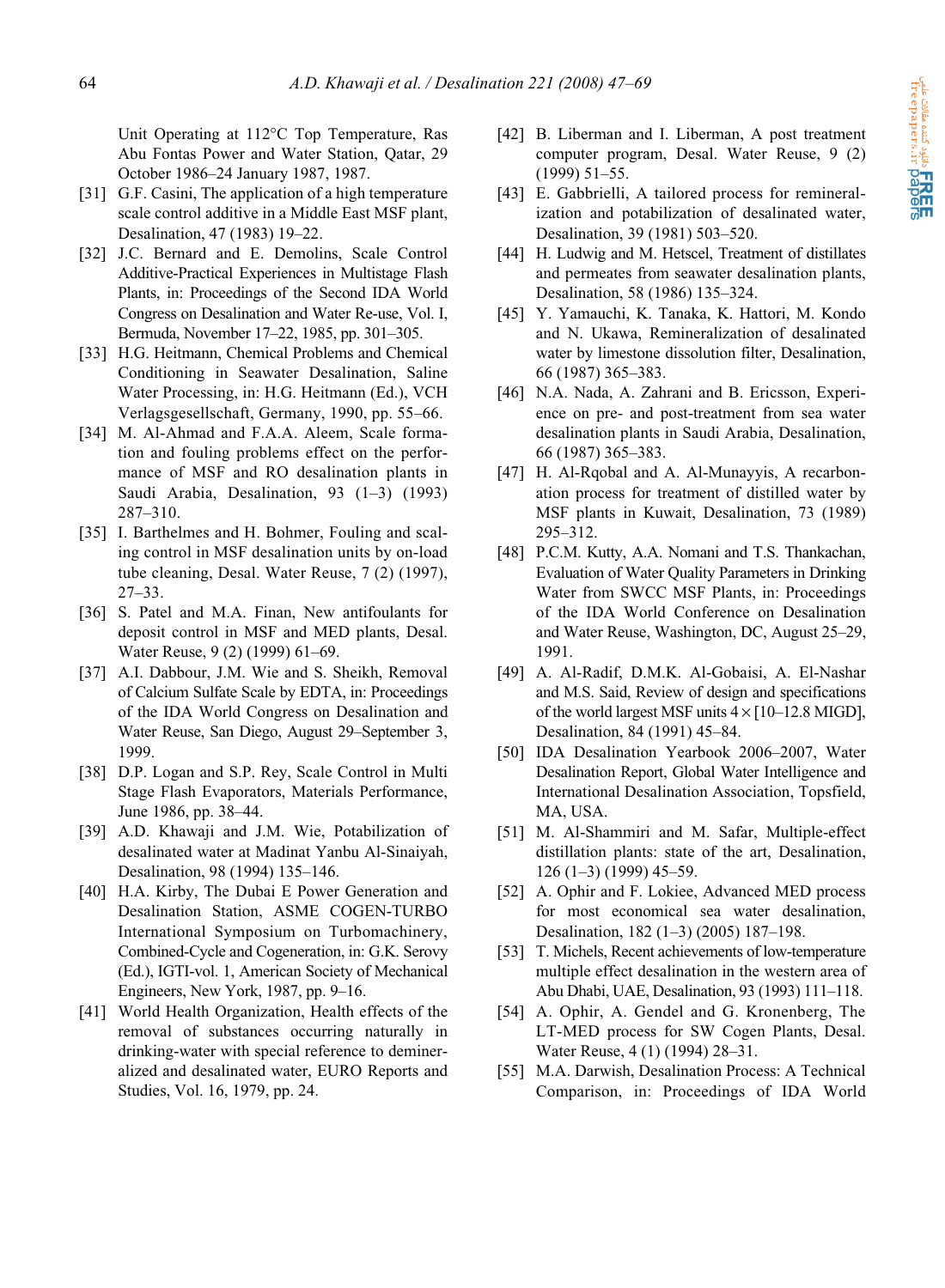Congress on Desalination and Water Sciences, Abu Dhabi, United Arab Emirates, Vol. I, November 18–24, 1995, pp. 149–173.

- [56] L.A. Awerbuch, Vision for Desalination–Challenges and Opportunities, in: Proceedings of the IDA World Congress and Water Reuse, Manama, Bahrain, March 8–13, 2002.
- [57] O.K. Buros, The Desalting ABC, International Desalination Association, Topsfield, MA, USA, 1990.
- [58] Y. Ayyash, H. Imai, T. Yamada, T. Fukuda and T. Taniyama, Performance of reverse osmosis membrane in Jeddah Phase I Plant, Desalination, 98 (1994) 215–224.
- [59] A.R. Al-Badawi, S.S. Al-Harthi, H. Imai, H. Iwahashi, M. Katsube and N. Fujiwara, Operation and Analysis of Jeddah 1-Phase II Plant, in: Proceedings of the IDA and World Congress on Desalination and Water Sciences, Abu Dhabi, United Arab Emirates, Vol. III, November 18–24, 1995, pp. 41–54.
- [60] N. Nada, Y. Yanaga and K. Tanaka, Design Features of the Largest SWRO Plant in the World — 33.8 MGD in Madina and Yanbu, in: Proceedings of the IDA and World Congress on Desalination and Water Sciences, Abu Dhabi, United Arab Emirates, Vol. V, November 18–24, 1995, pp. 3–15.
- [61] M.B. Baig and A. Al Kutbi, Design features of 20 MIGD SWRO seawater plant, Al Jubail, Saudi Arabia, Water Supply, 17 (1999) 127–134.
- [62] A.H.H. Al-Sheikh, Seawater reverse osmosis pretreatment with an emphasis on the Jeddah Plant operating experience, Desalination, 110 (1–2) (1997) 183–192.
- [63] S. Bou-Hamad, M. Abdel-Jawad, S. Ebrahim, M. Al-Mansour and A. Al-Hijji, Performance evaluation of three different pretreatment systems for seawater reverse osmosis technique, Desalination, 110 (1–2) (1997) 85–92.
- [64] B. Durham and A. Walton, Membrane pretreatment of reverse osmosis: long-term experience on difficult waters, Desalination, 122 (2) (1999) 157–170.
- [65] S.H. Ebrahim, M.M. Abdel-Jawad and M. Safar, Conventional pretreatment system for the Doha reverse osmosis plant: technical and economic assessment, Desalination, 110 (1–3) (1995) 179–187.
- [66] R. Rautenbach, T. Linn and D.M.K. Al-Gobaisi, Present and future pretreatment concept-strategies

for reliable and low-maintenance reverse osmosis seawater desalination, Desalination, 110 (1–2) (1997) 97–106.

- [67] Z. Amjad, RO systems current fouling problems & solutions, Desal. Water Reuse, 6 (4) (1997) 55–60.
- [68] S. Bou-Hamad, M. Abdel-Jawad, M. Al-Tabtabaei and S. Al-Shammari, Comparative performance analysis of two seawater reverse osmosis plants: twin hollow fine fiber and spiral wound membranes, Desalination, 120 (1–2) (1998) 95–106.
- [69] H.I. Shaban, Reverse osmosis membranes for seawater desalination state-of-the-art, Separ. Puri. Methods, 19 (2) (1990) 121–131.
- [70] I. Moch, Jr., Hollow fiber permeators & reverse osmosis, Desal. Water Reuse, 3 (2) (1993) 30–37.
- [71] S.S. Whipple and C.R. Granlund, Spiral wound reverse osmosis, Part I: technology, Desal. Water Reuse, 3 (2) (1993) 44–46.
- [72] A.M. Hassan, A.M. Al-Abanmy, M. Al-Thobiety, T. Al-Lohabi, I. Al-Masudi, A.A. Al-Grier, L.M. Bakheet, M.M.I. Amri, K. Aryah and M. Al-Hydaibi, Performance Evaluation of SWCC SWRO Plants, in: Proceedings of the IDA World Conference on Desalination and Water Reuse, Washington, DC, August 25–29, 1991.
- [73] J.W. Oldfield and R.M. Kain, Economic Material Selection for Reverse Osmosis Desalination Plants, in: Proceedings of the 12th International Symposium on Desalination & Water Re-Use, Malta, April 15–18, 1991.
- [74] A. Abu-Safiah, Material selection for the high pressure section of seawater RO plants, Desalination, 84 (1991) 279–308.
- [75] M. Jasner, Application of of austenitic nitrogenalloyed 6MO stainless steel for seawater desalination (RO) and waste water treatment, Desalination, 84 (1991) 335–348.
- [76] S.A. Shumway, The work exchanger for SWRO energy recovery, Desal. Water Reuse, 8 (4) (1999) 27–33.
- [77] S.J. Duranceau, J. Foster, H.J. Losch, R.E. Weis, J.A. Harn and J. Nemeth, Interstage turbine, Desal. Water Reuse, 8 (4) (1999) 34–40.
- [78] W. Childs and A. Dabiri, Hydraulic driven RO pump & energy recovery system, Desal. Water Reuse, 9 (2) (1999) 21–29.
- [79] A. Gruendisch, Re-engineering of the Pelton tuirbine for SW & brackish water energy recovery, Desal. Water Reuse, 9 (3) (1999) 16–23.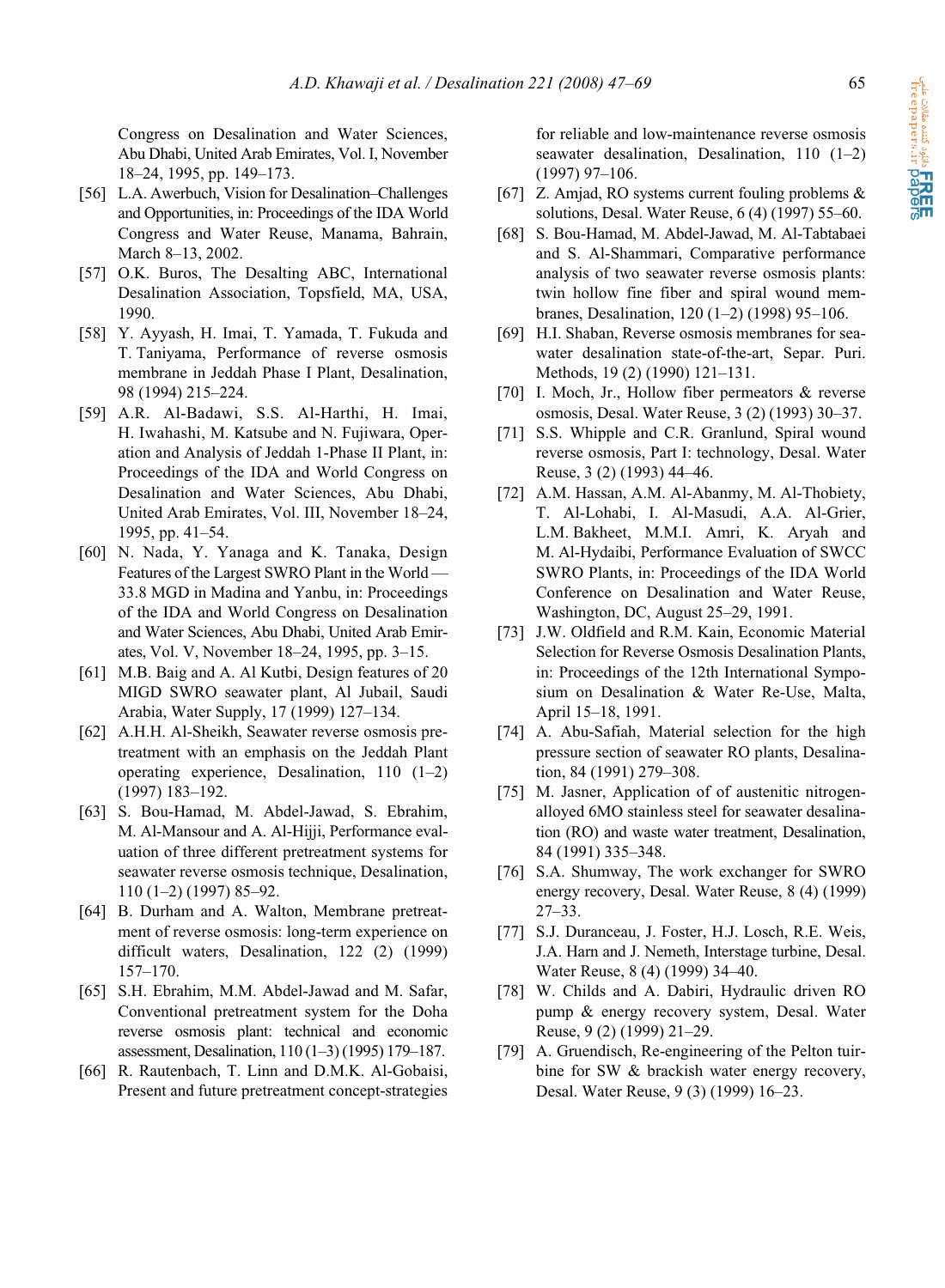- [80] J.P. MacHarg, Exchanger tests verify 2.0 kW h/m<sup>3</sup> SWRO energy use, Desal. Water Reuse, 11 (1) (2001) 42–45.
- [81] W.E. Johnson, The story of freeze desalting, Desal. Water Reuse, 3 (4) (1993) 20–27.
- [82] King Abdulaziz City for Science and Technology, Solar Energy Water Desalination Engineering Test Facility, Riyadh, Saudi Arabia, 1986.
- [83] A.Y. Maalej, Solar Still Performance, in: Proceedings of the 12th International Symposium on Desalination & Water Re-Use, Malta, April 15–18, 1991.
- [84] A. Hanafi, Design and Performance of Solar MSF Desalination Systems, in: Proceedings of the 12th International Symposium on Desalination & Water Re-Use, Malta, April 15–18, 1991.
- [85] E. Delyannis and V. Belessiotis, Solar desalination, Desal. Water Reuse, 4 (4) (1995) 9–14.
- [86] E. Zarza, Testing of MED Solar Desalination Plant at the Plataforma Solar De Almeria, in: Proceedings of IDA World Congress on Desalination and Water Reuse, Vol. V, Madrid, Spain, October 6–9, 1997, pp. 45–55.
- [87] S. Toyama and K. Murase, Solar Still Made from Wasted Materials, in: Proceedings of the IDA World Congress on Desalination and Water Reuse, Manama, Bahrain, March 8–13, 2002.
- [88] O.A. Hamed, E.I. Eisa and W.E. Abdalla, Overview of solar desalination, Desalination, 93 (1993) 563–579.
- [89] A.M. El-Nashar, An optimal design of a solar desalination plant, Desalination, 93 (1993) 597–614.
- [90] A. Withers, Options for recarbonation and remineralisation and disinfection for desalination plants, Desalination, 179 (1–3) (2005) 11–24.
- [91] G. Migliorini and R. Meinardi, 40 MIGD potabilization plant at ras laffan: design and operating experience, Desalination, 182 (1–3) (2005) 275–282.
- [92] R.M. Morris, The development of the multi-stage flash distillation process: a designer's point, Desalination, 93 (1993) 57–68.
- [93] W.R. Querns, The World at Large, IDA News, March/April 1992, pp. 3–4.
- [94] M.H.A. El-Saie, The MSF desalination process & its prospects for the future, Desalination, 93 (1993) 43–56.
- [95] C. Sommariva and R. Venkatesh, MSF Desalination, MEDRC Newsletter, 18 (2002) 1–3.
- [96] W.T. Hanbury, Some thoughts on the limitations on increasing the unit sizes of conventional cross-tube MSF distillation plants, Desalination, 93 (1993) 127–145.
- [97] A.D. Khawaji and J.M. Wie, Performance of MSF desalination plant components over fifteen years at Madinat Yanbu Al-Sinaiyah, Desalination, 134 (2001) 231–239.
- [98] T. Hodgkiess, Current status of materials selection for MSF desalination plants, Desalination, 93 (1993) 445–460.
- [99] D. Hirschfeld, Corrosion Problems and Selection of Materials in the Desalination of Sea Water, Saline Water Processing, in: H.G. Heitmann (Ed.), VCH Verlagsgesellschaft, Germany, 1990, pp. 67–90.
- [100] C.D. Homburg, Nickel alloys predominate in desalination plants, Desal. Water Reuse, 3 (3) (1993) 33–40.
- [101] F. Muddassir, Materials for desalination processes: titanium, Desal. Water Reuse, 5 (4) (1996) 38–41.
- [102] F.M. Mubbin, Materials for desalination processeshigh nickel-base alloys, Desal. Water Reuse, 10 (4) (2001) 32–38.
- [103] B. Ghalaini, Design rethink could boost glassfibre pipe use in desalination, Desal. Water Reuse, 12 (2) (2002) 43–46.
- [104] A. Husain, A. Hassan, D.M.K. Al-Gobaisi, A. Al-Radif, A. Woldai and C. Sommariva, Modelling, simulation, optimization & control of multistage flashing desalination plants, Desalination, 92 (1993) 21–41.
- [105] B. Fumagalli and E. Ghiazza, Mathematical modelling and systems integration for optimum control strategy of MSF desalination plant, Desalination, 92 (1993) 281–293.
- [106] M. Bourouis, L. Pibouleau, P. Floquest, S. Domenech and D.M.K. Al-Gobaisi, Simulation and data validation in multistage flash desalination plants, Desalination, 115 (1998) 1–14.
- [107] A. Ismail, Robust QFT based TBT Control of MSF Desalination Plants, in: Proceedings of the IDA World Congress on Desalination and Water Reuse, San Diego, August 29–September 3, 1999.
- [108] A. Ismail, Control of Multi-Stage Flash (MSF) Desalination Plants: A Survey, in: Proceedings of IDA World Congress on Desalination and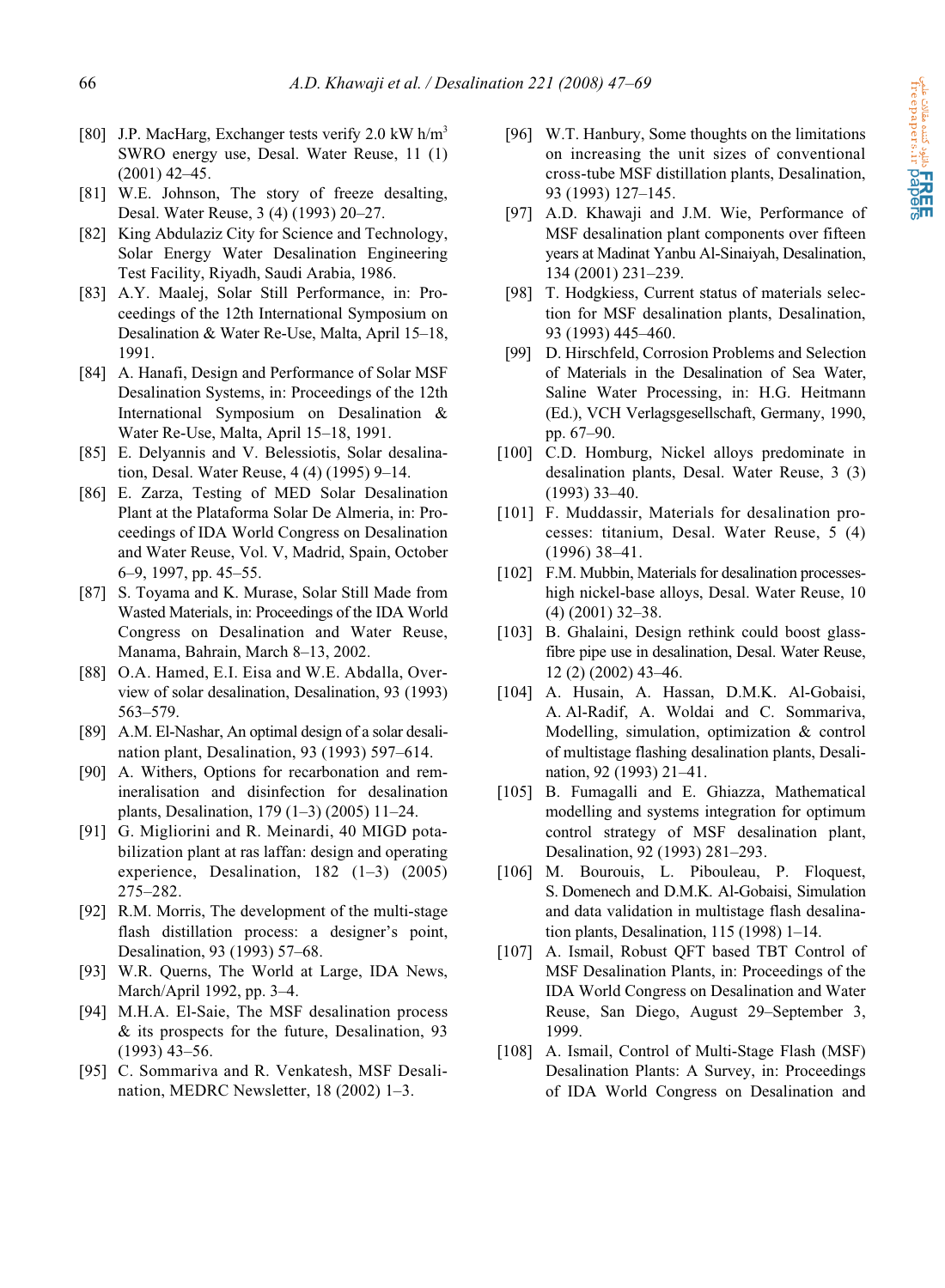Water Reuse, Vol. II, Madrid, Spain, October 6–9, 1997, pp. 21–38.

- [109] K. Alhumaizi, Modeling, Simulation and Control of Multistage Flash Desalination Plant, in: Proceedings of IDA World Congress on Desalination and Water Reuse, Vol. III, Madrid, Spain, October 6–9, 1997, pp. 111–129.
- [110] A.M. El-Nashar, Mathematical Simulation of a Double-Tier Multiple Effect Distillation Plant, in: Proceedings of IDA World Congress on Desalination and Water Reuse, Vol. III, Madrid, Spain, October 6–9, 1997, 47–59.
- [111] M.M. Jafar and M. Abdel-Jawad, Design and Evaluation of a Fully Automated Reverse Osmosis Plant, in: Proceedings of IDA World Congress on Desalination and Water Reuse, Vol. III, Madrid, Spain, October 6–9, 1997, 189–217.
- [112] N. Lior, General Measurements & Instrumentation in Desalination Plants, Desal. Water Reuse, 8 (3) (1998) 24–32.
- [113] M.M. Meghahed, Nuclear desalination: history and prospects, Desalination, 135 (2001) 169–185.
- [114] M.J. Crijns, Nuclear power for desalination plants, Desal. Water Reuse, 4 (2) (1994) 22–30.
- [115] M.J. Crijns, Nuclear power for desalination plants-Part 2, Desal. Water Reuse, 4 (3) (1994) 33–37.
- [116] I.S. Al-Mutaz, Potential of nuclear desalination in the Arabian Gulf countries, Desalination, 135 (2001) 187–194.
- [117] D.W. Dean, R.P. Hammond, D.M. Eissenberg, D.K. Emmermann, J.E. Jones, Jr., H.H. Sephton, F.C. Standiford, R.F. Scott and W.J. Rider, Seawater desalination plant for Southern California, Part 1, Desal. Water Reuse, 5 (1) (1995) 10–16.
- [118] D.W. Dean, R.P. Hammond, D.M. Eissenberg, D.K. Emmermann, J.E. Jones, Jr., H.H. Sephton, F.C. Standiford, R.F. Scott and W.J. Rider, Seawater Desalination Plant for Southern California, Part 2, Desal. Water Reuse, 5 (2) (1995) 19–24.
- [119] T. Pankratz, View Point, IDA News, 11 (11–12) (2002) 5.
- [120] A.M. Al-Mudaiheem, Sea Water Reverse Osmosis — The Challenge, in: Proceedings of the IDA World Congress on Desalination and Water Reuse, Manama, Bahrain, March 8–13, 2002.
- [121] R. Borsani, MSF Desalination Units over 15 MIGD is Becoming a Reality and Start a New Age for the Old Technology, in: Proceedings of the IDA World Congress on Desalination and

Water Reuse, Manama, Bahrain, March 8–13, 2002.

- [122] M. Kihara, H. Yamamura, S. Jinno and M. Kurihara. Operation and Reliability of Very High Recovery Seawater Desalination Technologies by Brine Conversion Two Stage RO Desalination System, in: Proceedings of the IDA World Congress on Desalination and Water Reuse, Manama, Bahrain, March 8–13, 2002.
- [123] I. Moch, Jr., A 21st Century Study of Global Seawater Reverse Osmosis Operating and Capital Costs, in: Proceedings of the IDA World Congress on Desalination and Water Reuse, Manama, Bahrain, March 8–13, 2002.
- [124] J.M. Rovel, Current and Future Trends in SWRO, Proceedings of the IDA World Congress on Desalination and Water Reuse, Manama, Bahrain, March 8–13, 2002.
- [125] M.G. Khedr, Membrane Fouling problems in reverse osmosis desalination applications, Desal. Water Reuse, 10 (3) (2000) 8–17.
- [126] A.B. Hamida and I. Moch, Jr., Controlling biological fouling in open sea intake RO plants without continuous chlorination, Desal. Water Reuse, 6 (3) (1996) 40–45.
- [127] A.M. Hassan, M.A.K. Al-Sofi, A.S. Al-Amodi, A.T.M. Jamaluddin, A.T.M. Dalvi, A.G.I. Kither, G. Mustafa and A.R. Al-Tissan, A Nanofiltration (NF) Membrane Pretreatment of SWRO Feed and MSF Make-up, in: Proceedings of the IDA World Congress on Desalination and Water Reuse, Madrid, Spain, October 6–9, 1997.
- [128] A.M. Hassan, M.A.K. Al-Sofi, A.S. Al-Amodi, A.T.M. Jamaluddin, A.G.I. Dalvi, N.M. Kither, G. Mustafa and A.R. Al-Tissan, A new approach to membrane & thermal SW desalination process using nanofiltration membranes, Part 1, Desal. Water Reuse, 8 (1) (1998) 53–59.
- [129] A.M. Hassan, M.A.K. Al-Sofi, A.S. Al-Amodi, A.T.M. Jamaluddin, A.G.I. Dalvi, N.M. Kither, G. Mustafa and I.A.R. Al-Tissan, A new approach to membrane & thermal sw desalination process using nanofiltration membranes, Part 2, Desal. Water Reuse, 8 (2) (1998) 39–45.
- [130] A.M. Hassan, M.A.K. Al-Sofi, A.S. Al-Amodi, A.T.M. Jamaluddin, A.M. Farooque, A.M. Rowaili, A. G.I. Dalvi, N.M. Kither, G. Mustafa and A.R. Al-Tissan, A New Approach to Membrane and Thermal Seawater Desalination Process Using

Cale Collar outs optive FREE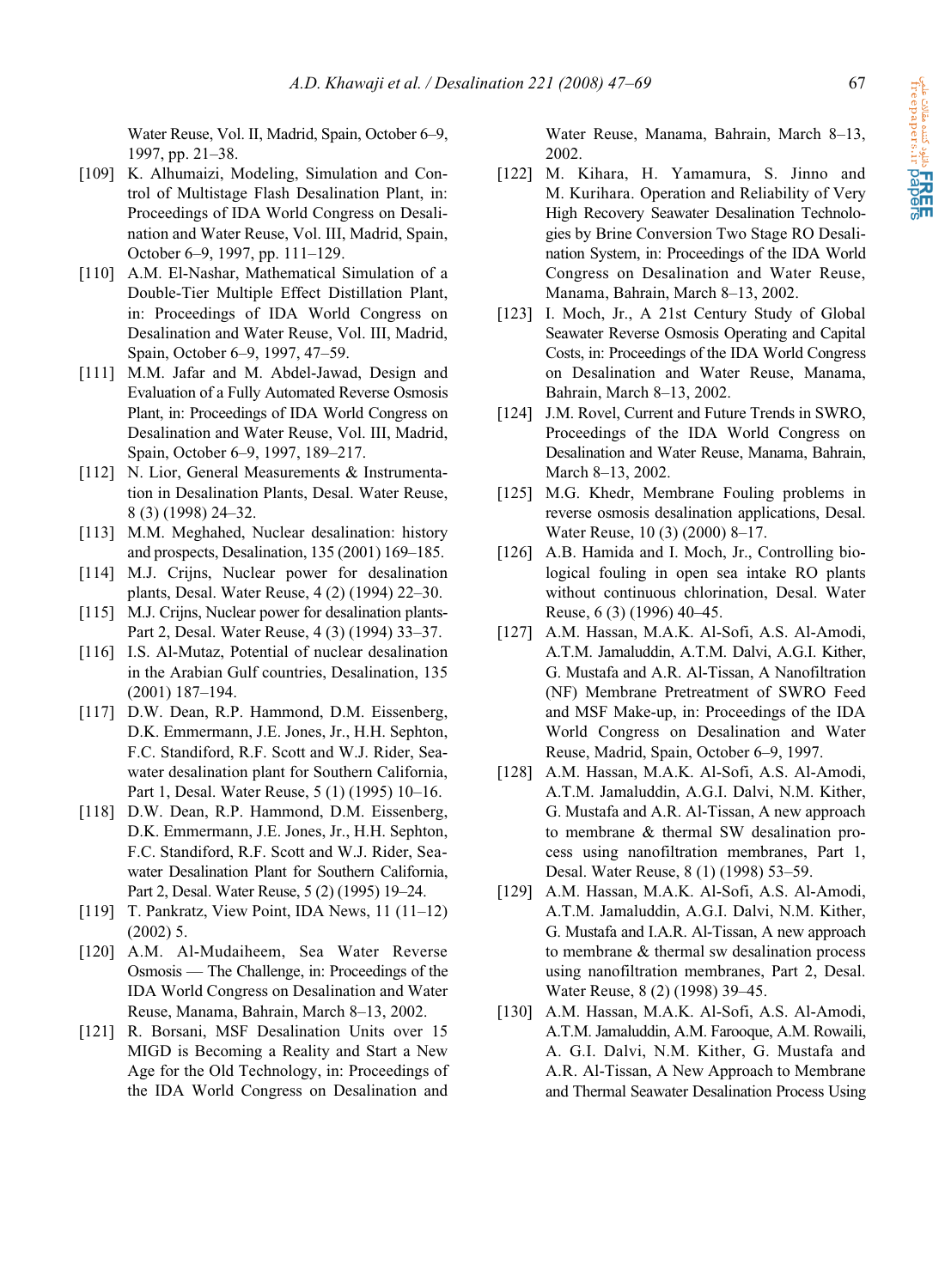Nanofiltration Membranes, Part 1, in: Proceedings of the European Desalination Society Conference, Amsterdam, Netherland, September 21–26, 1998.

- [131] A.M. Hassan, M.A.K. Al-Sofi, A.S. Al-Amodi, A.T.M. Jamaluddin, A.M. Farooque, A.M. Rowaili, A.G.I. Dalvi, N.M. Kither, G. Mustafa and A.R. Al-Tissan, A New Approach to Membrane and Thermal Seawater Desalination Process Using Nanofiltration Membranes, Part 2, in: Proceedings of the Water Science and Technology Association Conference, Vol. II, Bahrain, February 13–19, 1999, pp. 577–594.
- [132] A.M. Hassan, A.M. Farooque, A.T.M. Jamaluddin, A.S. Al-Amodi, M.A.K. Al-Sofi, A. Rubian, M.M. Gurashi, N.M. Kither, A.G.I. Dalvi, G. Mustafa and I.A.R. Al-Tisan, Optimization of NF Pretreatment of Feed to Seawater Desalination Plants, in: Proceedings of the IDA World Congress on Desalination and Water Reuse, San Diego, August 29–September 3, 1999.
- [133] A.M. Hassan, A.M. Farooque, A.T.M. Jamaluddin, A.S. Al-Amodi, M.A.K. Al-Sofi, A.F. Al-Rubian, N.M. Kither, I.A.R. Al-Tisan and A. Rowaili, A Demonstration Plant Based on the New NF-SWRO Process, in: Proceedings of the Membranes in Drinking and Industrial Water Production Conference, Vol. 1, Paris, France, October 2000, 313–327.
- [134] A.M. Hassan, M.A.K. Al-Sofi, A.M. Al-Ajlan, A.A. Al-Azzaz and A.S. Al-Mohammadi, The New NF-SWRO Operation Increased Significantly UmmLujj SWRO Output and Recovery, in: Proceedings of the IDA World Congress on Desalination and Water Reuse, Manama, Bahrain, March 8–13, 2002.
- [135] R. Rangarajan, N.V. Desai, R.C. Mody, R.C. Mohan and A.V. Rao, Development of fabric reinforced polysulfone membranes, Desalination, 85 (1991) 81–92.
- [136] R.C. Bindal, V. Ramachandhran, B.M. Misra and M.P.S. Ramani, High solute rejecting membranes for reverse osmosis polyetheramide hydrazide, Separ. Sci. Technol., 26 (1991) 597–606.
- [137] T.A. Jadwin, A.S. Hoffmann and W.R. Vieth, Crosslinked Poly(hydroethyl methacrylate) membranes for desalination by reverse osmosis, J. Appl. Sci., 14 (5) (1970) 1339–1359.
- [138] M.A.K. Al-Sofi, A.M. Hassan and E.E.F. El Sayed, Integrated and non-integrated power/MSF/

SWRO plants-Part I, Desal. Water Reuse, 2 (3) (1992) 10–16.

- [139] M.A.K. Al-Sofi, A.M. Hassan and E.E.F. El Sayed, Integrated and non-integrated power/MSF/ SWRO plants-Part II, Desal. Water Reuse, 2 (4) (1992) 42–46.
- [140] I.S. Al-Mutaz, M.A. Soliman and A.M. Daghtem, Optimum design for a hybrid desalting plant, Desalination, 76 (1–3) (1989) 177–187.
- [141] L. Awerbuch, S. May, R. Soo-Hoo and V. Van Der Mast, Hybrid desalting systems, Desalination, 76 (1–3) (1989) 189–197.
- [142] I. Kamal, W. Schnieder and G.F. Tusel, Process arrangement for hybrid seawater desalination plants, Desalination, 76 (1–3) (1989), 323–335.
- [143] D.C. Nerell, J.A. Statton and G. Borstenis, Baja California Desalination Project Feasibility Study Report: Large Scale Dual Purpose Hybrid Desalination Plant, in: Proceedings of the NWSIA 1992 Biennial Conference on Desalting & Recycling: Meeting Today's Water Challenge, Newport Beach, USA, August 23–27, 1992.
- [144] H. Ludwig, Hybrid systems in seawater desalination — practical design aspects, present status and development perspectives, Desalination, 164 (1) (2004) 1–18.
- [145] M.G. Marcovecchio, S.F. Mussati, P.A. Aguirre and N.J. Scenna, Optimization of hybrid desalination processes including multi stage flash and reverse osmosis systems, Desalination, 182 (1–3) (2005) 111–122.
- [146] O.A. Hamed, Overview of hybrid desalination systems — current status and future prospects, Desalination, 186 (1–3) (2005) 207–214.
- [147] A.D. Khawaji, J.M. Wie and A.A. Al-Mutairi, Technical and Economic Evaluation of Seawater MSF and RO Desalination Processes for Madinat Yanbu Al-Sinaiyah, in: Proceedings of the IDA World Congress on Desalination and Water Reuse, Manama, Bahrain, March 8–13, 2002.
- [148] A.A. Bushnak, Technical Presentation on Seawater Reverse Osmosis, Paper Presented at the ASME Seminar on Desalination, Jeddah, Saudi Arabia, March 15, 1989.
- [149] G.F Leitner, Costs of Seawater Desalination in Real Terms, 1979 through 1989, and Projections for 1999, Desalination, 76 (1989) 201–203.
- [150] J. Morin, M.V. Carrigan, J.R. Aillet and D.G. Argo, Desalting Cost Update, Proceedings